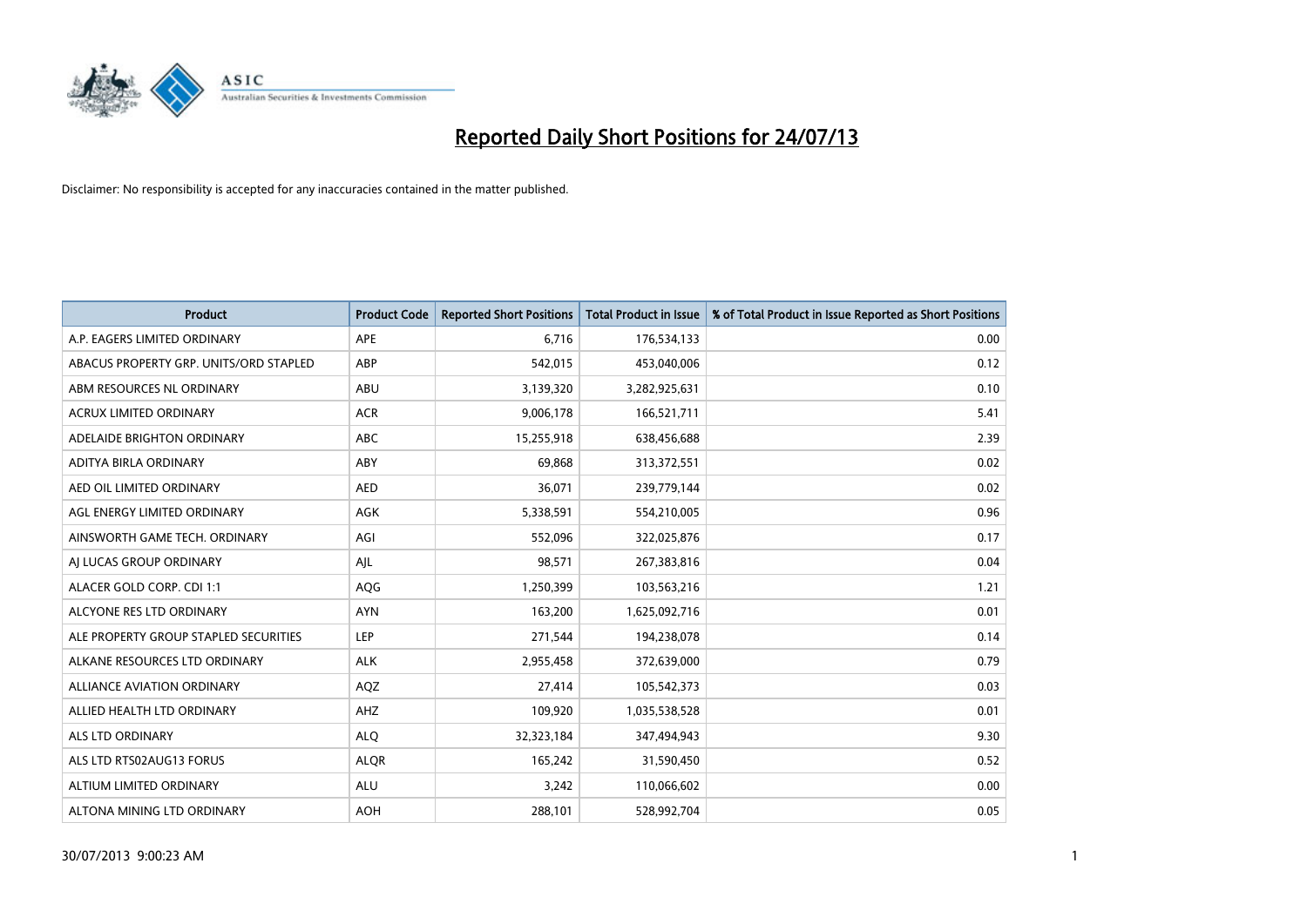

| <b>Product</b>                          | <b>Product Code</b> | <b>Reported Short Positions</b> | <b>Total Product in Issue</b> | % of Total Product in Issue Reported as Short Positions |
|-----------------------------------------|---------------------|---------------------------------|-------------------------------|---------------------------------------------------------|
| ALUMINA LIMITED ORDINARY                | <b>AWC</b>          | 194,076,322                     | 2,806,225,615                 | 6.92                                                    |
| AMALGAMATED HOLDINGS ORDINARY           | AHD                 | 4,196                           | 157,759,109                   | 0.00                                                    |
| AMCOM TELECOMM, ORDINARY                | AMM                 | 1,713,538                       | 244,557,101                   | 0.70                                                    |
| AMCOR LIMITED ORDINARY                  | AMC                 | 4,364,580                       | 1,206,684,923                 | 0.36                                                    |
| AMP LIMITED ORDINARY                    | AMP                 | 21,826,860                      | 2,944,564,649                 | 0.74                                                    |
| AMPELLA MINING ORDINARY                 | <b>AMX</b>          | 365,381                         | 248,000,493                   | 0.15                                                    |
| ANGLOGOLD ASHANTI CDI 5:1               | AGG                 | 1,000                           | 89,207,765                    | 0.00                                                    |
| ANSELL LIMITED ORDINARY                 | <b>ANN</b>          | 10,997,299                      | 130,617,963                   | 8.42                                                    |
| ANTARES ENERGY LTD ORDINARY             | <b>AZZ</b>          | 369,472                         | 255,000,000                   | 0.14                                                    |
| ANZ BANKING GRP LTD ORDINARY            | ANZ                 | 12,598,698                      | 2,743,487,440                 | 0.46                                                    |
| APA GROUP STAPLED SECURITIES            | APA                 | 10,763,450                      | 835,750,807                   | 1.29                                                    |
| APN NEWS & MEDIA ORDINARY               | <b>APN</b>          | 19,090,415                      | 661,526,586                   | 2.89                                                    |
| AQUARIUS PLATINUM. ORDINARY             | <b>AOP</b>          | 9,450,933                       | 486,851,336                   | 1.94                                                    |
| AQUILA RESOURCES ORDINARY               | <b>AQA</b>          | 15,002,706                      | 411,804,442                   | 3.64                                                    |
| ARAFURA RESOURCE LTD ORDINARY           | <b>ARU</b>          | 8,367                           | 441,270,644                   | 0.00                                                    |
| ARB CORPORATION ORDINARY                | ARP                 | 474,713                         | 72,481,302                    | 0.65                                                    |
| ARDENT LEISURE GROUP STAPLED SECURITIES | AAD                 | 4,740,421                       | 397,803,987                   | 1.19                                                    |
| ARENA REIT ORDINARY UNITS               | <b>ARF</b>          | 1,091,670                       | 206,342,963                   | 0.53                                                    |
| ARISTOCRAT LEISURE ORDINARY             | ALL                 | 7,665,170                       | 551,418,047                   | 1.39                                                    |
| ARRIUM LTD ORDINARY                     | ARI                 | 31,019,346                      | 1,355,433,903                 | 2.29                                                    |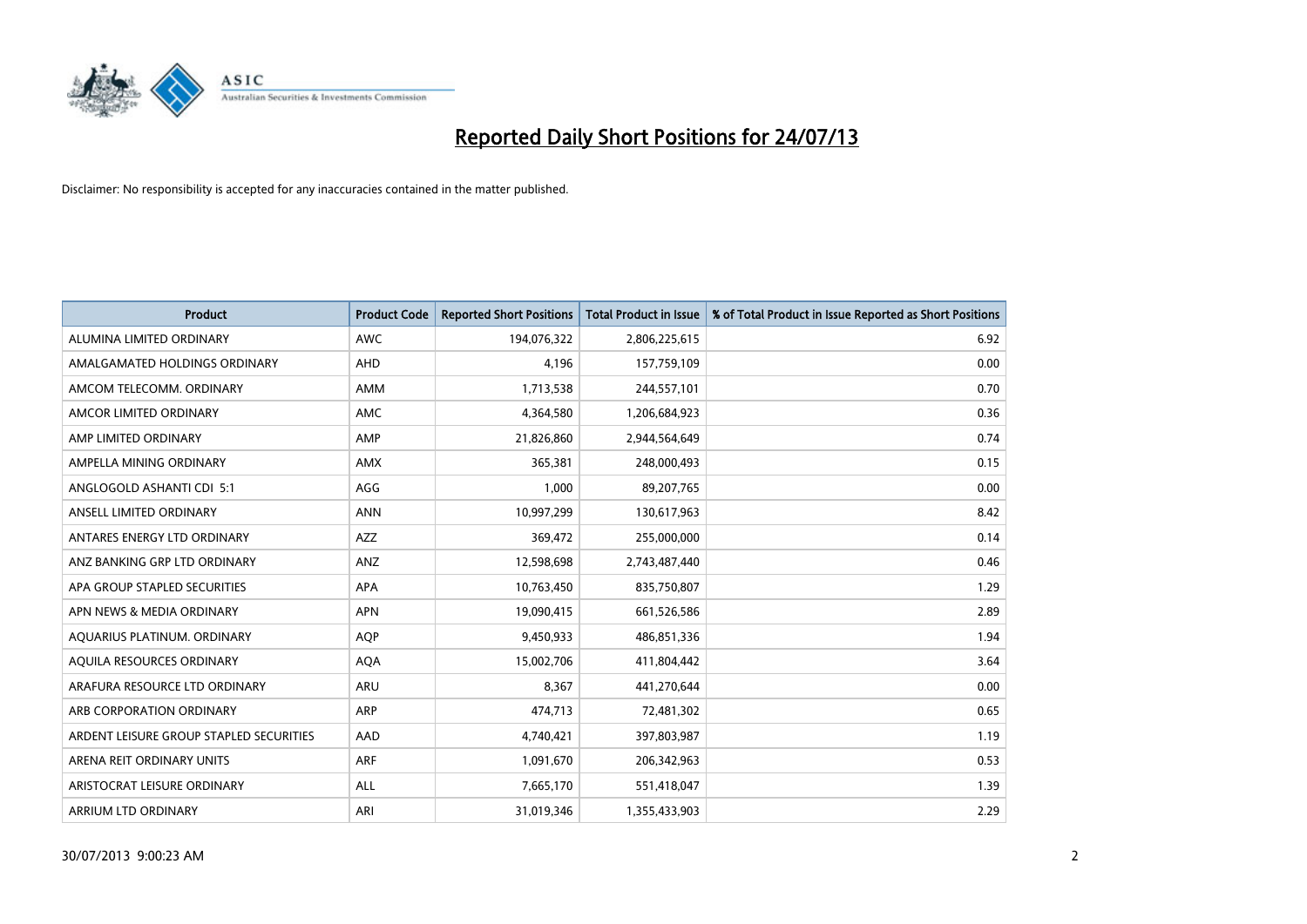

| <b>Product</b>                            | <b>Product Code</b> | <b>Reported Short Positions</b> | <b>Total Product in Issue</b> | % of Total Product in Issue Reported as Short Positions |
|-------------------------------------------|---------------------|---------------------------------|-------------------------------|---------------------------------------------------------|
| ASCIANO LIMITED ORDINARY                  | <b>AIO</b>          | 17,664,906                      | 975,385,664                   | 1.81                                                    |
| ASG GROUP LIMITED ORDINARY                | ASZ                 | 1,196,603                       | 206,720,839                   | 0.58                                                    |
| ASPEN GROUP ORD/UNITS STAPLED             | APZ                 | 268,404                         | 1,192,665,422                 | 0.02                                                    |
| ASTRO JAP PROP GROUP STAPLED US PROHIBIT. | AJA                 | 6,738                           | 67,211,752                    | 0.01                                                    |
| ASX LIMITED ORDINARY                      | ASX                 | 2,268,500                       | 193,595,162                   | 1.17                                                    |
| ATLAS IRON LIMITED ORDINARY               | <b>AGO</b>          | 33,424,020                      | 909,718,409                   | 3.67                                                    |
| AUCKLAND INTERNATION ORDINARY             | AIA                 | 6,000                           | 1,322,564,489                 | 0.00                                                    |
| AURIZON HOLDINGS LTD ORDINARY             | AZJ                 | 3,420,334                       | 2,137,284,503                 | 0.16                                                    |
| <b>AURORA OIL &amp; GAS ORDINARY</b>      | <b>AUT</b>          | 6,613,760                       | 447,885,778                   | 1.48                                                    |
| AUSDRILL LIMITED ORDINARY                 | <b>ASL</b>          | 20,920,443                      | 312,277,224                   | 6.70                                                    |
| AUSENCO LIMITED ORDINARY                  | AAX                 | 1,401,579                       | 123,527,574                   | 1.13                                                    |
| AUSTAL LIMITED ORDINARY                   | ASB                 | 255,567                         | 346,007,639                   | 0.07                                                    |
| <b>AUSTBROKERS HOLDINGS ORDINARY</b>      | <b>AUB</b>          | 405                             | 58,148,980                    | 0.00                                                    |
| AUSTIN ENGINEERING ORDINARY               | <b>ANG</b>          | 370,693                         | 73,164,403                    | 0.51                                                    |
| AUSTRALAND PROPERTY STAPLED SECURITY      | <b>ALZ</b>          | 951,251                         | 578,324,670                   | 0.16                                                    |
| AUSTRALIAN AGRICULT. ORDINARY             | AAC                 | 2,629,904                       | 313,113,358                   | 0.84                                                    |
| <b>AUSTRALIAN EDUCATION UNITS</b>         | <b>AEU</b>          | 10,000                          | 175,465,397                   | 0.01                                                    |
| AUSTRALIAN INFR LTD ORDINARY              | <b>AIX</b>          | 30,427                          | 620,733,944                   | 0.00                                                    |
| AUSTRALIAN PHARM, ORDINARY                | API                 | 318,023                         | 488,115,883                   | 0.07                                                    |
| AUTOMOTIVE HOLDINGS ORDINARY              | <b>AHE</b>          | 887,201                         | 260,579,682                   | 0.34                                                    |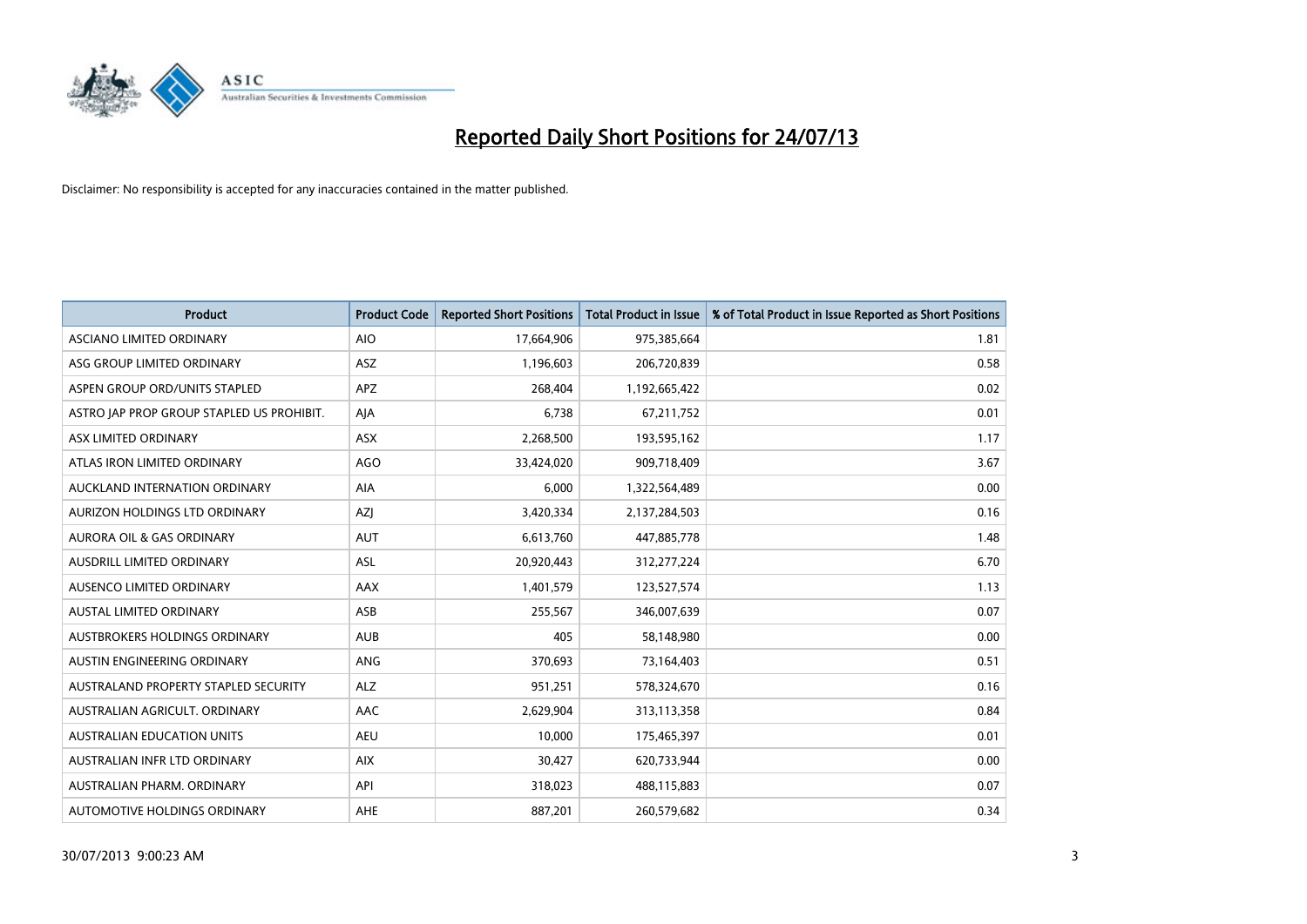

| <b>Product</b>                         | <b>Product Code</b> | <b>Reported Short Positions</b> | <b>Total Product in Issue</b> | % of Total Product in Issue Reported as Short Positions |
|----------------------------------------|---------------------|---------------------------------|-------------------------------|---------------------------------------------------------|
| AVIENNINGS LIMITED ORDINARY            | <b>AVJ</b>          | 2,191,391                       | 384,423,851                   | 0.57                                                    |
| AWE LIMITED ORDINARY                   | <b>AWE</b>          | 1,225,652                       | 522,116,985                   | 0.23                                                    |
| <b>BANDANNA ENERGY ORDINARY</b>        | <b>BND</b>          | 22,970,345                      | 528,481,199                   | 4.35                                                    |
| BANK OF QUEENSLAND. ORDINARY           | <b>BOO</b>          | 6,953,705                       | 319,809,993                   | 2.17                                                    |
| <b>BASE RES LIMITED ORDINARY</b>       | <b>BSE</b>          | 3,948,811                       | 561,840,029                   | 0.70                                                    |
| BATHURST RES NZ LTD ORDINARY           | <b>BRL</b>          | 44,455,361                      | 699,247,997                   | 6.36                                                    |
| <b>BC IRON LIMITED ORDINARY</b>        | <b>BCI</b>          | 405,420                         | 123,453,630                   | 0.33                                                    |
| BEACH ENERGY LIMITED ORDINARY          | <b>BPT</b>          | 23,626,726                      | 1,269,399,183                 | 1.86                                                    |
| BEADELL RESOURCE LTD ORDINARY          | <b>BDR</b>          | 63,103,962                      | 788,277,280                   | 8.01                                                    |
| <b>BEGA CHEESE LTD ORDINARY</b>        | <b>BGA</b>          | 48,347                          | 151,866,050                   | 0.03                                                    |
| BENDIGO AND ADELAIDE ORDINARY          | <b>BEN</b>          | 13,293,220                      | 407,197,451                   | 3.26                                                    |
| BERKELEY RESOURCES ORDINARY            | <b>BKY</b>          | 588,351                         | 179,393,323                   | 0.33                                                    |
| BETASHARESCASHETF ETF UNITS            | AAA                 | 20,000                          | 3,200,000                     | 0.62                                                    |
| <b>BHP BILLITON LIMITED ORDINARY</b>   | <b>BHP</b>          | 9,078,109                       | 3,211,691,105                 | 0.28                                                    |
| <b>BILLABONG ORDINARY</b>              | <b>BBG</b>          | 22,741,467                      | 478,944,292                   | 4.75                                                    |
| <b>BLACKMORES LIMITED ORDINARY</b>     | <b>BKL</b>          | 5,886                           | 16,973,764                    | 0.03                                                    |
| BLACKTHORN RESOURCES ORD US PROHIBITED | <b>BTR</b>          | 408,696                         | 164,285,950                   | 0.25                                                    |
| BLUESCOPE STEEL LTD ORDINARY           | <b>BSL</b>          | 3,742,599                       | 558,243,305                   | 0.67                                                    |
| <b>BOART LONGYEAR ORDINARY</b>         | <b>BLY</b>          | 39,552,908                      | 461,163,412                   | 8.58                                                    |
| <b>BORAL LIMITED, ORDINARY</b>         | <b>BLD</b>          | 49,320,951                      | 774,000,641                   | 6.37                                                    |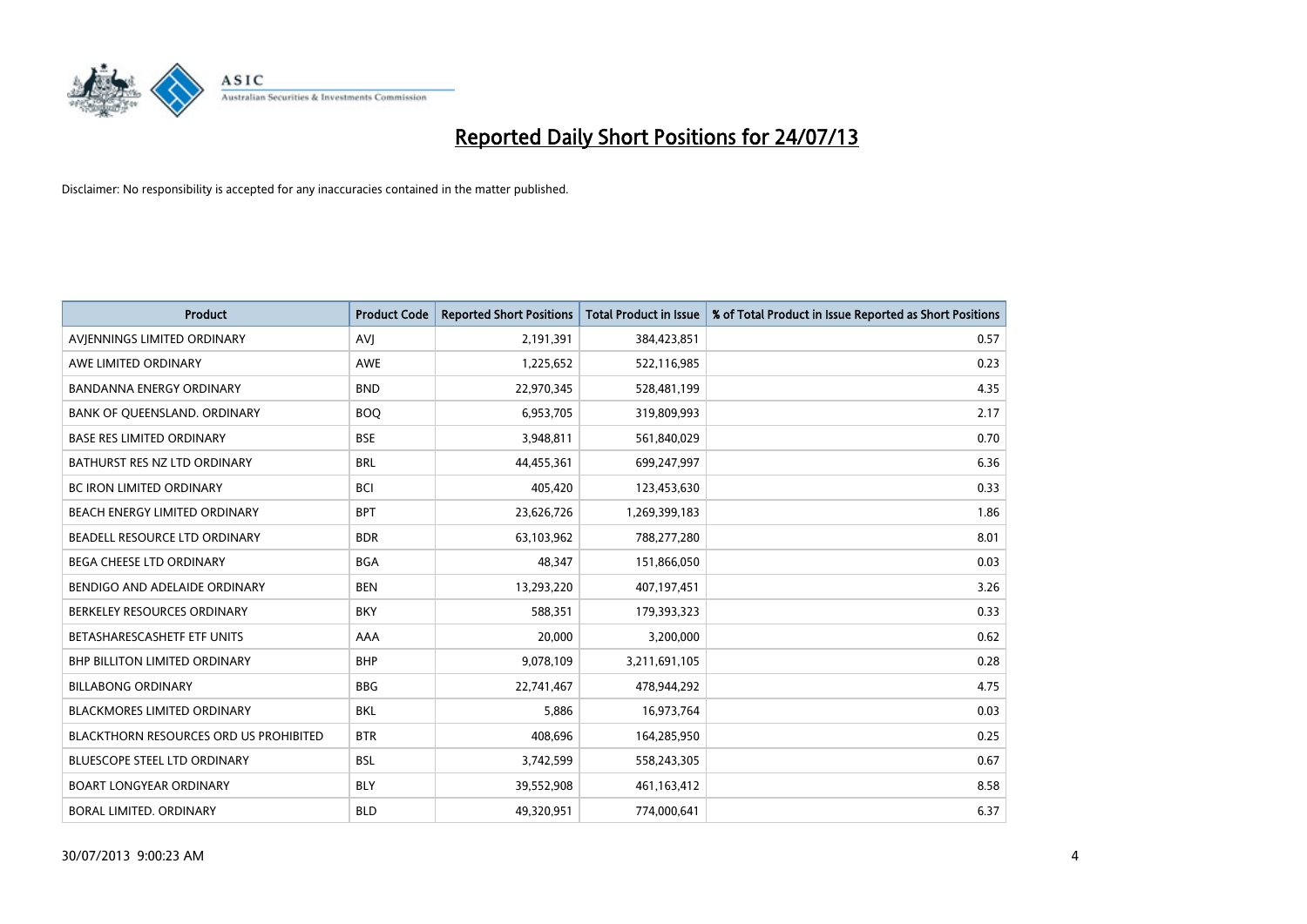

| <b>Product</b>                       | <b>Product Code</b> | <b>Reported Short Positions</b> | <b>Total Product in Issue</b> | % of Total Product in Issue Reported as Short Positions |
|--------------------------------------|---------------------|---------------------------------|-------------------------------|---------------------------------------------------------|
| <b>BRADKEN LIMITED ORDINARY</b>      | <b>BKN</b>          | 15,073,661                      | 169,240,662                   | 8.91                                                    |
| <b>BRAMBLES LIMITED ORDINARY</b>     | <b>BXB</b>          | 2,325,931                       | 1,557,420,757                 | 0.15                                                    |
| BREVILLE GROUP LTD ORDINARY          | <b>BRG</b>          | 6,399,346                       | 130,095,322                   | 4.92                                                    |
| BRICKWORKS LIMITED ORDINARY          | <b>BKW</b>          | 6,121                           | 147,818,132                   | 0.00                                                    |
| <b>BROCKMAN MINING LTD ORDINARY</b>  | <b>BCK</b>          | 90,995                          | 7,894,482,131                 | 0.00                                                    |
| BT INVESTMENT MNGMNT ORDINARY        | <b>BTT</b>          | 57,557                          | 278,100,237                   | 0.02                                                    |
| <b>BUCCANEER ENERGY LTD ORDINARY</b> | <b>BCC</b>          | 500,000                         | 2,398,671,956                 | 0.02                                                    |
| <b>BURU ENERGY ORDINARY</b>          | <b>BRU</b>          | 16,217,859                      | 274,036,429                   | 5.92                                                    |
| <b>BWP TRUST ORDINARY UNITS</b>      | <b>BWP</b>          | 6,079,184                       | 537,753,954                   | 1.13                                                    |
| <b>CABCHARGE AUSTRALIA ORDINARY</b>  | CAB                 | 11,493,677                      | 120,430,683                   | 9.54                                                    |
| CALTEX AUSTRALIA ORDINARY            | <b>CTX</b>          | 2,154,991                       | 270,000,000                   | 0.80                                                    |
| CAPE LAMBERT RES LTD ORDINARY        | <b>CFE</b>          | 19,764                          | 679,691,942                   | 0.00                                                    |
| <b>CARBON ENERGY ORDINARY</b>        | <b>CNX</b>          | 4,533                           | 786,889,705                   | 0.00                                                    |
| <b>CARDNO LIMITED ORDINARY</b>       | CDD                 | 11,094,171                      | 143,726,327                   | 7.72                                                    |
| <b>CARINDALE PROPERTY UNIT</b>       | <b>CDP</b>          | 936                             | 70,000,000                    | 0.00                                                    |
| CARNARVON PETROLEUM ORDINARY         | <b>CVN</b>          | 39,246                          | 934,109,501                   | 0.00                                                    |
| CARSALES.COM LTD ORDINARY            | <b>CRZ</b>          | 2,172,982                       | 236,201,964                   | 0.92                                                    |
| CASH CONVERTERS ORDINARY             | CCV                 | 3,034,969                       | 423,861,025                   | 0.72                                                    |
| CEDAR WOODS PROP. ORDINARY           | <b>CWP</b>          | 59,865                          | 73,359,551                    | 0.08                                                    |
| CENTAURUS METALS LTD ORDINARY        | <b>CTM</b>          | 58,000                          | 195,747,919                   | 0.03                                                    |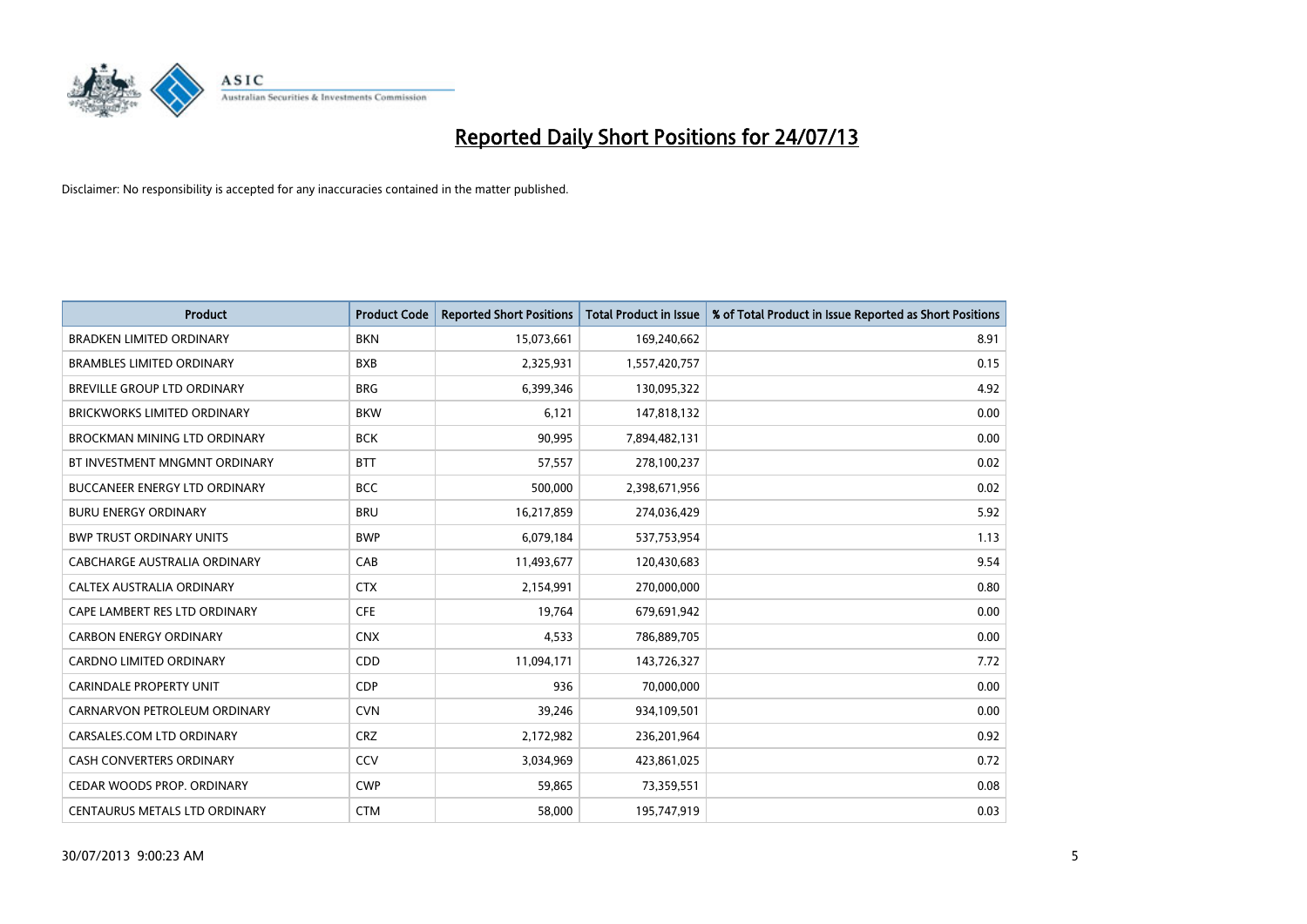

| <b>Product</b>                          | <b>Product Code</b> | <b>Reported Short Positions</b> | <b>Total Product in Issue</b> | % of Total Product in Issue Reported as Short Positions |
|-----------------------------------------|---------------------|---------------------------------|-------------------------------|---------------------------------------------------------|
| CENTRAL PETROLEUM ORDINARY              | <b>CTP</b>          | 763,303                         | 1,440,078,845                 | 0.05                                                    |
| CERAMIC FUEL CELLS ORDINARY             | <b>CFU</b>          | 391,516                         | 1,591,941,620                 | 0.02                                                    |
| CFS RETAIL TRUST GRP STAPLED SECURITIES | <b>CFX</b>          | 60,415,410                      | 2,828,495,659                 | 2.14                                                    |
| CHALLENGER DIV.PRO. STAPLED UNITS       | <b>CDI</b>          | 44,027                          | 214,101,013                   | 0.02                                                    |
| <b>CHALLENGER LIMITED ORDINARY</b>      | <b>CGF</b>          | 2,919,047                       | 530,862,585                   | 0.55                                                    |
| CHANDLER MACLEOD LTD ORDINARY           | <b>CMG</b>          | 183,638                         | 469,679,390                   | 0.04                                                    |
| CHARTER HALL GROUP STAPLED US PROHIBIT. | <b>CHC</b>          | 348,718                         | 302,262,312                   | 0.12                                                    |
| <b>CHARTER HALL RETAIL UNITS</b>        | <b>CQR</b>          | 3,255,370                       | 337,582,974                   | 0.96                                                    |
| <b>CHORUS LIMITED ORDINARY</b>          | <b>CNU</b>          | 52,515                          | 389,299,049                   | 0.01                                                    |
| CITIGOLD CORP LTD ORDINARY              | <b>CTO</b>          | 153,427                         | 1,352,907,765                 | 0.01                                                    |
| <b>CLOUGH LIMITED ORDINARY</b>          | <b>CLO</b>          | 6,990,808                       | 777,090,670                   | 0.90                                                    |
| COAL OF AFRICA LTD ORDINARY             | <b>CZA</b>          | 99,926                          | 1,048,368,613                 | 0.01                                                    |
| <b>COALSPUR MINES LTD ORDINARY</b>      | <b>CPL</b>          | 9,713,612                       | 641,244,435                   | 1.51                                                    |
| COCA-COLA AMATIL ORDINARY               | <b>CCL</b>          | 10,727,179                      | 763,590,249                   | 1.40                                                    |
| <b>COCHLEAR LIMITED ORDINARY</b>        | <b>COH</b>          | 4,512,559                       | 57,040,932                    | 7.91                                                    |
| <b>COCKATOO COAL ORDINARY</b>           | COK                 | 9,326,798                       | 1,021,101,465                 | 0.91                                                    |
| CODAN LIMITED ORDINARY                  | <b>CDA</b>          | 642,977                         | 176,926,104                   | 0.36                                                    |
| <b>COFFEY INTERNATIONAL ORDINARY</b>    | <b>COF</b>          | 41,002                          | 255,833,165                   | 0.02                                                    |
| COLLINS FOODS LTD ORDINARY              | <b>CKF</b>          | 533,641                         | 93,000,003                    | 0.57                                                    |
| COMMONWEALTH BANK, ORDINARY             | <b>CBA</b>          | 12,720,425                      | 1,611,928,836                 | 0.79                                                    |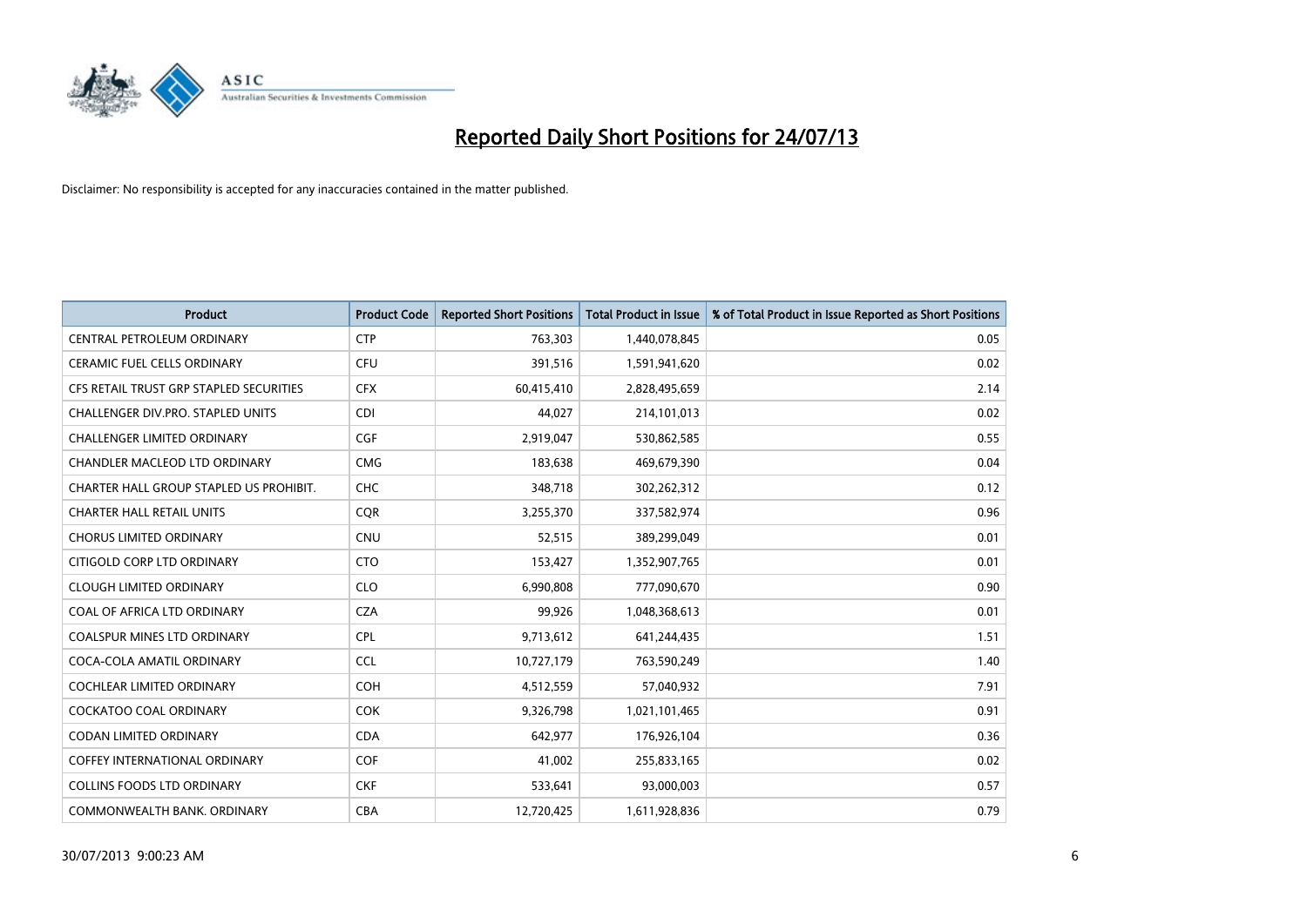

| <b>Product</b>                          | <b>Product Code</b> | <b>Reported Short Positions</b> | <b>Total Product in Issue</b> | % of Total Product in Issue Reported as Short Positions |
|-----------------------------------------|---------------------|---------------------------------|-------------------------------|---------------------------------------------------------|
| <b>COMMONWEALTH PROP ORDINARY UNITS</b> | <b>CPA</b>          | 45,938,471                      | 2,347,003,413                 | 1.96                                                    |
| <b>COMPASS RESOURCES ORDINARY</b>       | <b>CMR</b>          | 7,472                           | 1,403,744,100                 | 0.00                                                    |
| <b>COMPUTERSHARE LTD ORDINARY</b>       | <b>CPU</b>          | 7,491,749                       | 556,203,079                   | 1.35                                                    |
| CORP TRAVEL LIMITED ORDINARY            | <b>CTD</b>          | 205,150                         | 78,081,184                    | 0.26                                                    |
| <b>CREDIT CORP GROUP ORDINARY</b>       | <b>CCP</b>          | 47,223                          | 45,932,899                    | 0.10                                                    |
| <b>CROMWELL PROP STAPLED SECURITIES</b> | <b>CMW</b>          | 609,685                         | 1,713,721,456                 | 0.04                                                    |
| <b>CROWN LIMITED ORDINARY</b>           | <b>CWN</b>          | 3,033,587                       | 728,394,185                   | 0.42                                                    |
| <b>CSG LIMITED ORDINARY</b>             | CSV                 | 208,670                         | 278,155,477                   | 0.08                                                    |
| <b>CSL LIMITED ORDINARY</b>             | <b>CSL</b>          | 1,541,574                       | 487,091,966                   | 0.32                                                    |
| <b>CSR LIMITED ORDINARY</b>             | <b>CSR</b>          | 35,742,263                      | 506,000,315                   | 7.06                                                    |
| <b>CUDECO LIMITED ORDINARY</b>          | CDU                 | 6,948,037                       | 205,017,174                   | 3.39                                                    |
| DART ENERGY LTD ORDINARY                | <b>DTE</b>          | 14,585,855                      | 878,789,752                   | 1.66                                                    |
| DATA#3 LIMITED ORDINARY                 | <b>DTL</b>          | 117,076                         | 153,974,950                   | 0.08                                                    |
| DAVID JONES LIMITED ORDINARY            | <b>DJS</b>          | 59,495,293                      | 535,002,401                   | 11.12                                                   |
| DECMIL GROUP LIMITED ORDINARY           | <b>DCG</b>          | 3,995,173                       | 168,203,219                   | 2.38                                                    |
| DEEP YELLOW LIMITED ORDINARY            | <b>DYL</b>          | 100,002                         | 1,562,794,247                 | 0.01                                                    |
| DEXUS PROPERTY GROUP STAPLED UNITS      | <b>DXS</b>          | 14,086,312                      | 4,701,957,390                 | 0.30                                                    |
| DISCOVERY METALS LTD ORDINARY           | <b>DML</b>          | 11,961,766                      | 486,986,451                   | 2.46                                                    |
| DOMINO PIZZA ENTERPR ORDINARY           | <b>DMP</b>          | 311,140                         | 70,192,674                    | 0.44                                                    |
| DORAY MINERALS LTD ORDINARY             | <b>DRM</b>          | 57,921                          | 141,866,768                   | 0.04                                                    |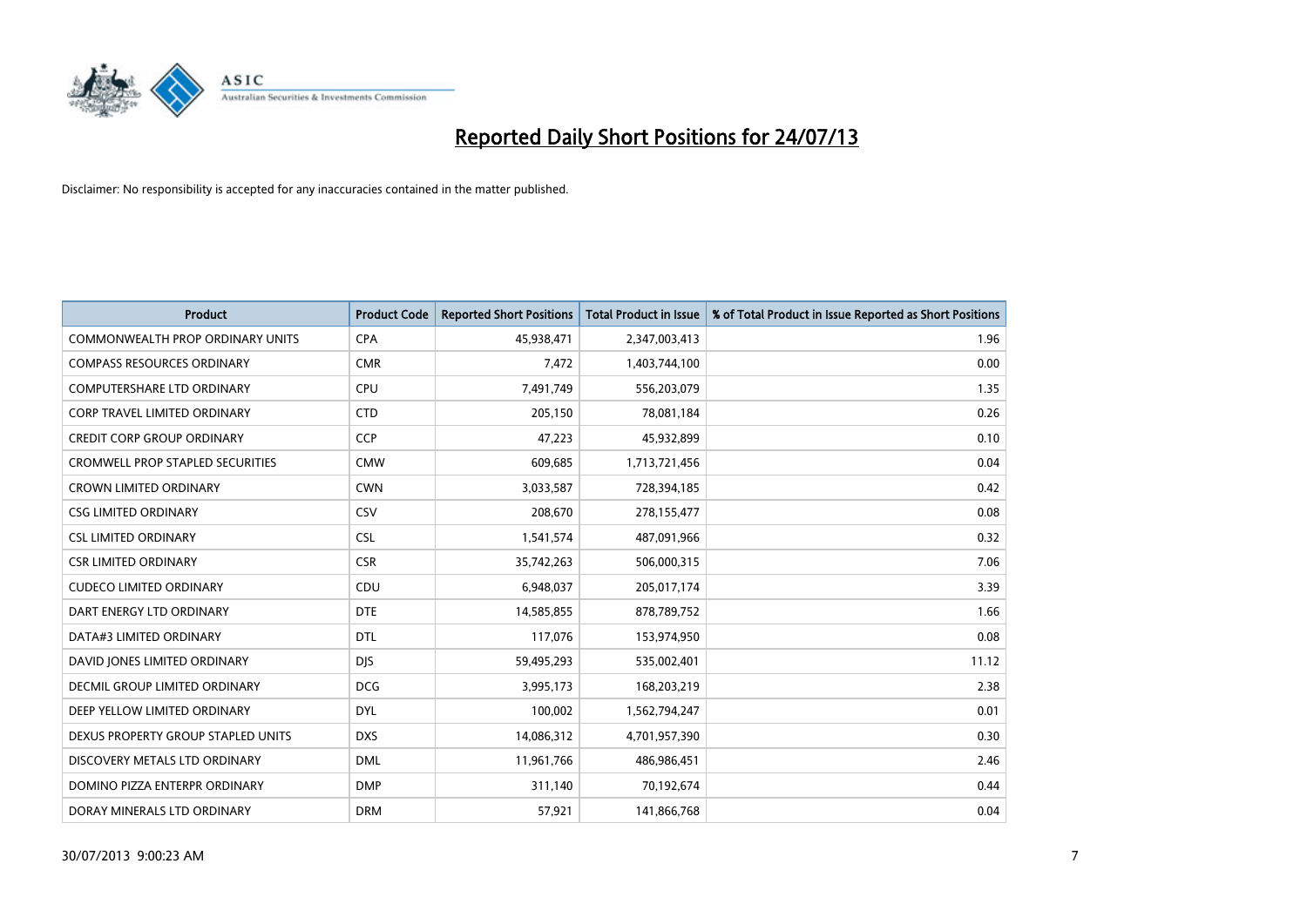

| <b>Product</b>                       | <b>Product Code</b> | <b>Reported Short Positions</b> | <b>Total Product in Issue</b> | % of Total Product in Issue Reported as Short Positions |
|--------------------------------------|---------------------|---------------------------------|-------------------------------|---------------------------------------------------------|
| DOWNER EDI LIMITED ORDINARY          | <b>DOW</b>          | 8,271,630                       | 433,409,429                   | 1.91                                                    |
| DRILLSEARCH ENERGY ORDINARY          | <b>DLS</b>          | 16,020,477                      | 427,753,371                   | 3.75                                                    |
| DUET GROUP STAPLED US PROHIBIT.      | <b>DUE</b>          | 1,413,235                       | 1,169,314,842                 | 0.12                                                    |
| DULUXGROUP LIMITED ORDINARY          | <b>DLX</b>          | 5,152,875                       | 377,019,430                   | 1.37                                                    |
| <b>DWS LTD ORDINARY</b>              | <b>DWS</b>          | 414,650                         | 132,362,763                   | 0.31                                                    |
| ECHO ENTERTAINMENT ORDINARY          | EGP                 | 2,700,880                       | 825,672,730                   | 0.33                                                    |
| <b>ELDERS LIMITED ORDINARY</b>       | <b>ELD</b>          | 18,246,298                      | 448,598,480                   | 4.07                                                    |
| ELEMENTAL MINERALS ORDINARY          | <b>ELM</b>          | 4,940                           | 288,587,228                   | 0.00                                                    |
| ELEMENTOS LIMITED ORDINARY           | <b>ELT</b>          | 16                              | 163,071,447                   | 0.00                                                    |
| <b>EMECO HOLDINGS ORDINARY</b>       | <b>EHL</b>          | 13,448,235                      | 599,675,707                   | 2.24                                                    |
| <b>ENDEAVOUR MIN CORP CDI 1:1</b>    | <b>EVR</b>          | 495,708                         | 117,754,189                   | 0.42                                                    |
| <b>ENERGY RESOURCES ORDINARY 'A'</b> | ERA                 | 9,528,552                       | 517,725,062                   | 1.84                                                    |
| <b>ENERGY WORLD CORPOR. ORDINARY</b> | <b>EWC</b>          | 24,110,110                      | 1,734,166,672                 | 1.39                                                    |
| <b>ENVESTRA LIMITED ORDINARY</b>     | ENV                 | 10,296,146                      | 1,796,808,474                 | 0.57                                                    |
| EQUATORIAL RES LTD ORDINARY          | EQX                 | 8                               | 121,885,353                   | 0.00                                                    |
| ERM POWER LIMITED ORDINARY           | EPW                 | 423,725                         | 207,499,601                   | 0.20                                                    |
| ESERVGLOBAL LIMITED ORDINARY         | ESV                 | 425,132                         | 249,045,997                   | 0.17                                                    |
| ETHANE PIPELINE STAPLED SECURITIES   | <b>EPX</b>          | 3,728                           | 69,302,275                    | 0.01                                                    |
| EVOLUTION MINING LTD ORDINARY        | <b>EVN</b>          | 29,812,130                      | 708,092,989                   | 4.21                                                    |
| FAIRFAX MEDIA LTD ORDINARY           | <b>FXJ</b>          | 392,821,338                     | 2,351,955,725                 | 16.70                                                   |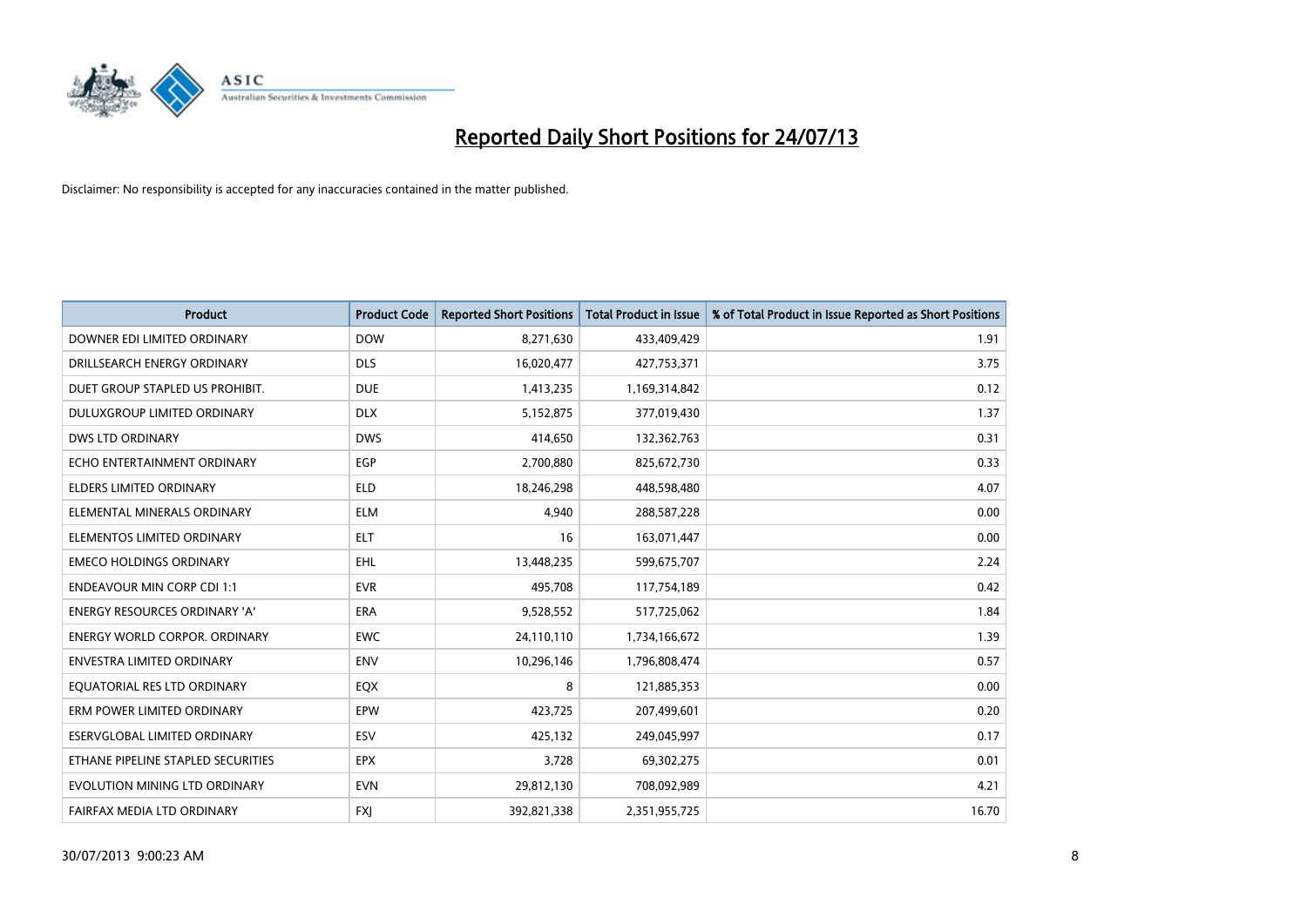

| <b>Product</b>                         | <b>Product Code</b> | <b>Reported Short Positions</b> | <b>Total Product in Issue</b> | % of Total Product in Issue Reported as Short Positions |
|----------------------------------------|---------------------|---------------------------------|-------------------------------|---------------------------------------------------------|
| <b>FANTASTIC HOLDINGS ORDINARY</b>     | <b>FAN</b>          | 82,512                          | 103,068,398                   | 0.08                                                    |
| FAR LTD ORDINARY                       | <b>FAR</b>          | 25,255,682                      | 2,499,846,742                 | 1.01                                                    |
| FEDERATION CNTRES ORD/UNIT STAPLED SEC | <b>FDC</b>          | 3,840,506                       | 1,427,641,565                 | 0.27                                                    |
| FINBAR GROUP LIMITED ORDINARY          | <b>FRI</b>          | 2,523                           | 218,006,169                   | 0.00                                                    |
| FISHER & PAYKEL H. ORDINARY            | <b>FPH</b>          | 129,998                         | 546,516,842                   | 0.02                                                    |
| FKP PROPERTY GROUP STAPLED SECURITIES  | <b>FKP</b>          | 8,079,144                       | 321,578,705                   | 2.51                                                    |
| FLEETWOOD CORP ORDINARY                | <b>FWD</b>          | 2,247,494                       | 60,522,619                    | 3.71                                                    |
| FLETCHER BUILDING ORDINARY             | <b>FBU</b>          | 3,237,678                       | 686,096,427                   | 0.47                                                    |
| FLEXIGROUP LIMITED ORDINARY            | <b>FXL</b>          | 7,509                           | 301,655,394                   | 0.00                                                    |
| <b>FLIGHT CENTRE ORDINARY</b>          | <b>FLT</b>          | 12,240,594                      | 100,426,726                   | 12.19                                                   |
| FLINDERS MINES LTD ORDINARY            | <b>FMS</b>          | 3,725,000                       | 1,824,843,676                 | 0.20                                                    |
| <b>FOCUS MINERALS LTD ORDINARY</b>     | <b>FML</b>          | 28,603,455                      | 9,137,375,877                 | 0.31                                                    |
| FORGE GROUP LIMITED ORDINARY           | FGE                 | 795,528                         | 86,169,014                    | 0.92                                                    |
| FORTESCUE METALS GRP ORDINARY          | <b>FMG</b>          | 173,884,392                     | 3,113,798,659                 | 5.58                                                    |
| <b>G.U.D. HOLDINGS ORDINARY</b>        | <b>GUD</b>          | 5,255,992                       | 71,341,319                    | 7.37                                                    |
| <b>G8 EDUCATION LIMITED ORDINARY</b>   | <b>GEM</b>          | 2,855,731                       | 273,190,260                   | 1.05                                                    |
| <b>GALAXY RESOURCES ORDINARY</b>       | GXY                 | 3,916,935                       | 584,355,501                   | 0.67                                                    |
| <b>GENETIC TECHNOLOGIES ORDINARY</b>   | GTG                 | 69,000                          | 475,471,819                   | 0.01                                                    |
| <b>GEODYNAMICS LIMITED ORDINARY</b>    | GDY                 | 850                             | 406,452,608                   | 0.00                                                    |
| GI DYNAMICS, INC CDI US PROHIBITED     | GID                 | 384,822                         | 346,736,048                   | 0.11                                                    |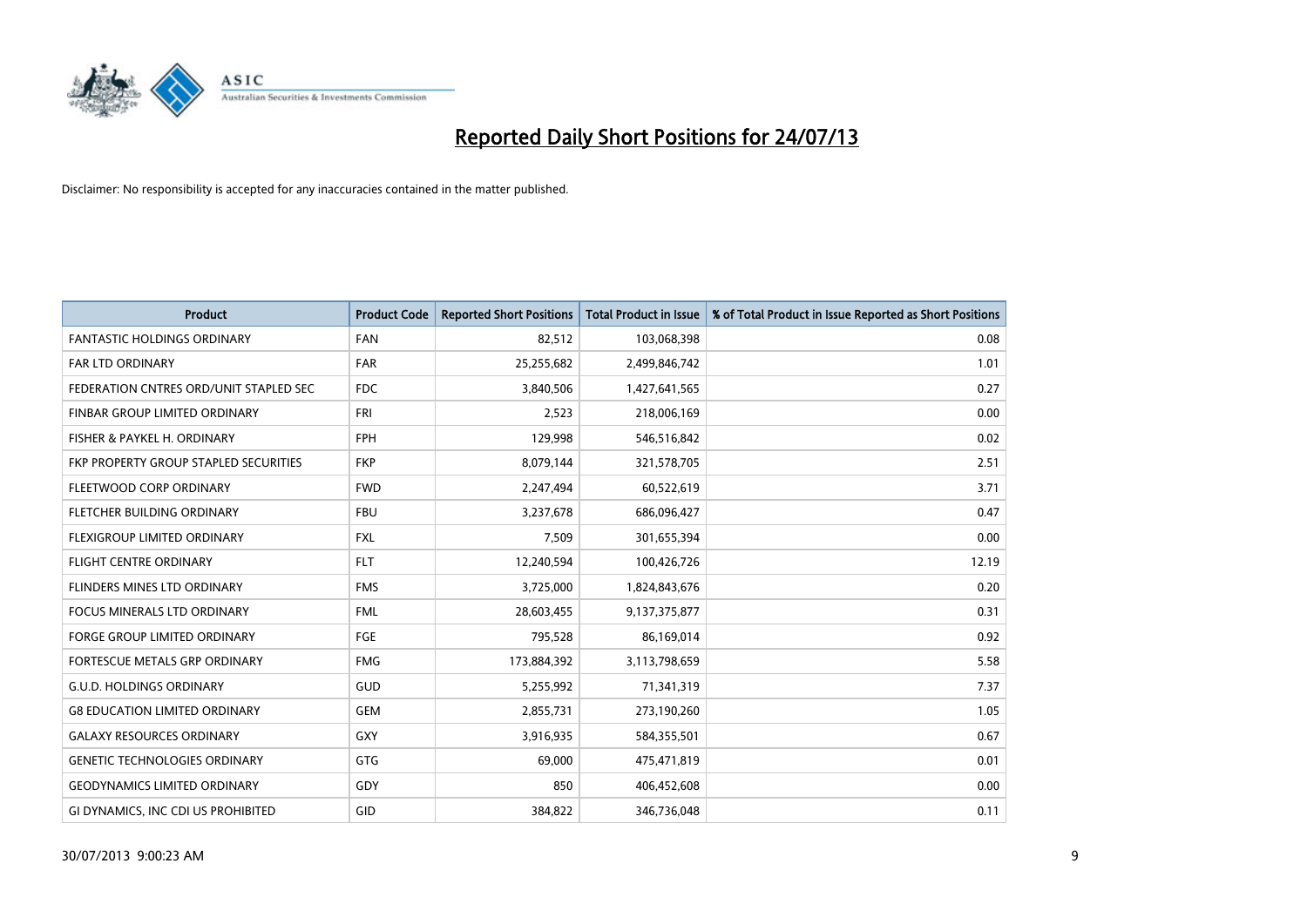

| Product                                          | <b>Product Code</b> | <b>Reported Short Positions</b> | <b>Total Product in Issue</b> | % of Total Product in Issue Reported as Short Positions |
|--------------------------------------------------|---------------------|---------------------------------|-------------------------------|---------------------------------------------------------|
| <b>GINDALBIE METALS LTD ORDINARY</b>             | GBG                 | 55,479,617                      | 1,492,154,301                 | 3.72                                                    |
| <b>GOODMAN FIELDER. ORDINARY</b>                 | <b>GFF</b>          | 53,051,459                      | 1,955,559,207                 | 2.71                                                    |
| <b>GOODMAN GROUP STAPLED</b>                     | <b>GMG</b>          | 3,744,635                       | 1,713,233,947                 | 0.22                                                    |
| <b>GPT GROUP STAPLED SEC.</b>                    | GPT                 | 1,939,648                       | 1,753,879,551                 | 0.11                                                    |
| <b>GRAINCORP LIMITED A CLASS ORDINARY</b>        | <b>GNC</b>          | 144,417                         | 228,855,628                   | 0.06                                                    |
| <b>GRANGE RESOURCES, ORDINARY</b>                | GRR                 | 5,730,335                       | 1,156,492,195                 | 0.50                                                    |
| <b>GREENLAND MIN EN LTD ORDINARY</b>             | GGG                 | 5,556,081                       | 571,975,263                   | 0.97                                                    |
| <b>GROWTHPOINT PROPERTY ORD/UNIT STAPLED SEC</b> | GOZ                 | 1,977                           | 402,830,366                   | 0.00                                                    |
| <b>GRYPHON MINERALS LTD ORDINARY</b>             | GRY                 | 11,800,203                      | 400,464,983                   | 2.95                                                    |
| <b>GUILDFORD COAL LTD ORDINARY</b>               | <b>GUF</b>          | 466,905                         | 635,046,899                   | 0.07                                                    |
| <b>GUNNS LIMITED ORDINARY</b>                    | <b>GNS</b>          | 51,772,667                      | 848,401,559                   | 6.10                                                    |
| <b>GWA GROUP LTD ORDINARY</b>                    | <b>GWA</b>          | 13,741,448                      | 306,533,770                   | 4.48                                                    |
| <b>HARVEY NORMAN ORDINARY</b>                    | <b>HVN</b>          | 89,060,374                      | 1,062,316,784                 | 8.38                                                    |
| HASTIE GROUP LIMITED ORDINARY                    | <b>HST</b>          | 5,000                           | 137,353,504                   | 0.00                                                    |
| HENDERSON GROUP CDI 1:1                          | <b>HGG</b>          | 1,056,990                       | 745,141,989                   | 0.14                                                    |
| HFA HOLDINGS LIMITED ORDINARY                    | <b>HFA</b>          | 3,809                           | 118,738,157                   | 0.00                                                    |
| <b>HIGHLANDS PACIFIC ORDINARY</b>                | <b>HIG</b>          | 500,001                         | 789,344,774                   | 0.06                                                    |
| HILLGROVE RES LTD ORDINARY                       | <b>HGO</b>          | 1,444,834                       | 1,023,760,221                 | 0.14                                                    |
| HILLS HOLDINGS LTD ORDINARY                      | <b>HIL</b>          | 225,439                         | 246,500,444                   | 0.09                                                    |
| HORIZON OIL LIMITED ORDINARY                     | <b>HZN</b>          | 54,145,397                      | 1,135,266,515                 | 4.77                                                    |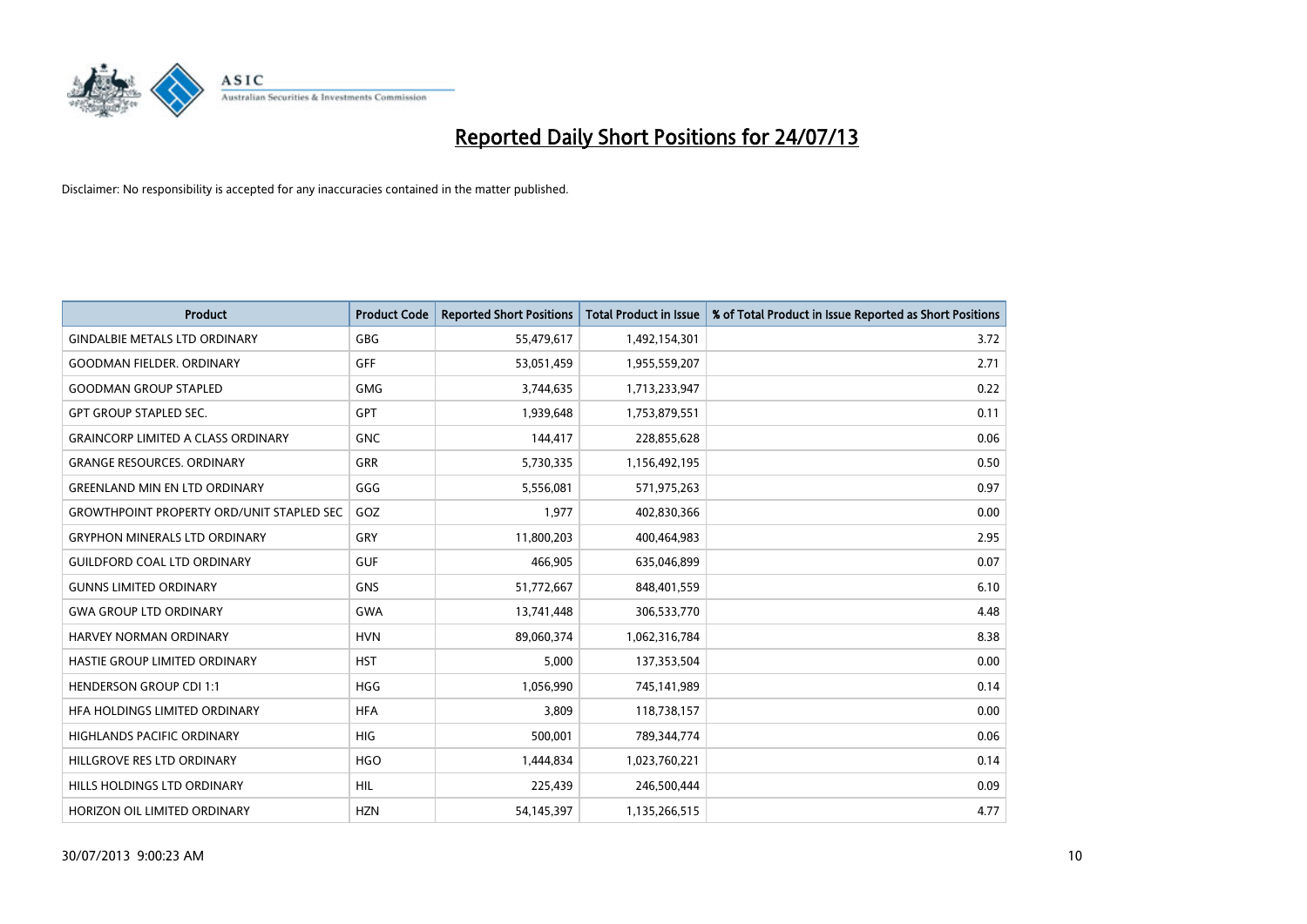

| <b>Product</b>                                | <b>Product Code</b> | <b>Reported Short Positions</b> | <b>Total Product in Issue</b> | % of Total Product in Issue Reported as Short Positions |
|-----------------------------------------------|---------------------|---------------------------------|-------------------------------|---------------------------------------------------------|
| HOT CHILI LTD ORDINARY                        | <b>HCH</b>          | 10.000                          | 301,462,196                   | 0.00                                                    |
| <b>ICON ENERGY LIMITED ORDINARY</b>           | <b>ICN</b>          | 3,655                           | 533,391,210                   | 0.00                                                    |
| <b>IINET LIMITED ORDINARY</b>                 | <b>IIN</b>          | 1,576,551                       | 161,238,847                   | 0.98                                                    |
| ILUKA RESOURCES ORDINARY                      | ILU                 | 43,627,844                      | 418,700,517                   | 10.42                                                   |
| <b>IMDEX LIMITED ORDINARY</b>                 | <b>IMD</b>          | 4,335,548                       | 210,473,188                   | 2.06                                                    |
| IMF (AUSTRALIA) LTD ORDINARY                  | <b>IMF</b>          | 1,272,904                       | 123,203,426                   | 1.03                                                    |
| <b>INCITEC PIVOT ORDINARY</b>                 | <b>IPL</b>          | 15,985,822                      | 1,628,730,107                 | 0.98                                                    |
| <b>INDEPENDENCE GROUP ORDINARY</b>            | <b>IGO</b>          | 6,963,863                       | 233,321,861                   | 2.98                                                    |
| <b>INDOPHIL RESOURCES ORDINARY</b>            | <b>IRN</b>          | 1,071,401                       | 1,203,146,194                 | 0.09                                                    |
| <b>INFIGEN ENERGY STAPLED SECURITIES</b>      | <b>IFN</b>          | 3,254,993                       | 762,265,972                   | 0.43                                                    |
| INOVA RESOURCES LTD ORDINARY                  | <b>IVA</b>          | 997,005                         | 728,201,911                   | 0.14                                                    |
| <b>INSURANCE AUSTRALIA ORDINARY</b>           | IAG                 | 6,051,143                       | 2,079,034,021                 | 0.29                                                    |
| <b>INTEGRATED RESEARCH ORDINARY</b>           | IRI                 | 18,546                          | 168,414,953                   | 0.01                                                    |
| <b>INTREPID MINES ORDINARY</b>                | <b>IAU</b>          | 21,709,110                      | 556,033,864                   | 3.90                                                    |
| <b>INVESTA OFFICE FUND STAPLED SECURITIES</b> | <b>IOF</b>          | 1,450,783                       | 614,047,458                   | 0.24                                                    |
| <b>INVOCARE LIMITED ORDINARY</b>              | <b>IVC</b>          | 3,194,814                       | 110,030,298                   | 2.90                                                    |
| ION LIMITED ORDINARY                          | <b>ION</b>          | 164,453                         | 256,365,105                   | 0.06                                                    |
| <b>IOOF HOLDINGS LTD ORDINARY</b>             | IFL                 | 2,133,418                       | 232,118,034                   | 0.92                                                    |
| <b>IRESS LIMITED ORDINARY</b>                 | <b>IRE</b>          | 2,341,723                       | 129,614,246                   | 1.81                                                    |
| <b>IRON ORE HOLDINGS ORDINARY</b>             | <b>IOH</b>          | 26,197                          | 161,174,005                   | 0.02                                                    |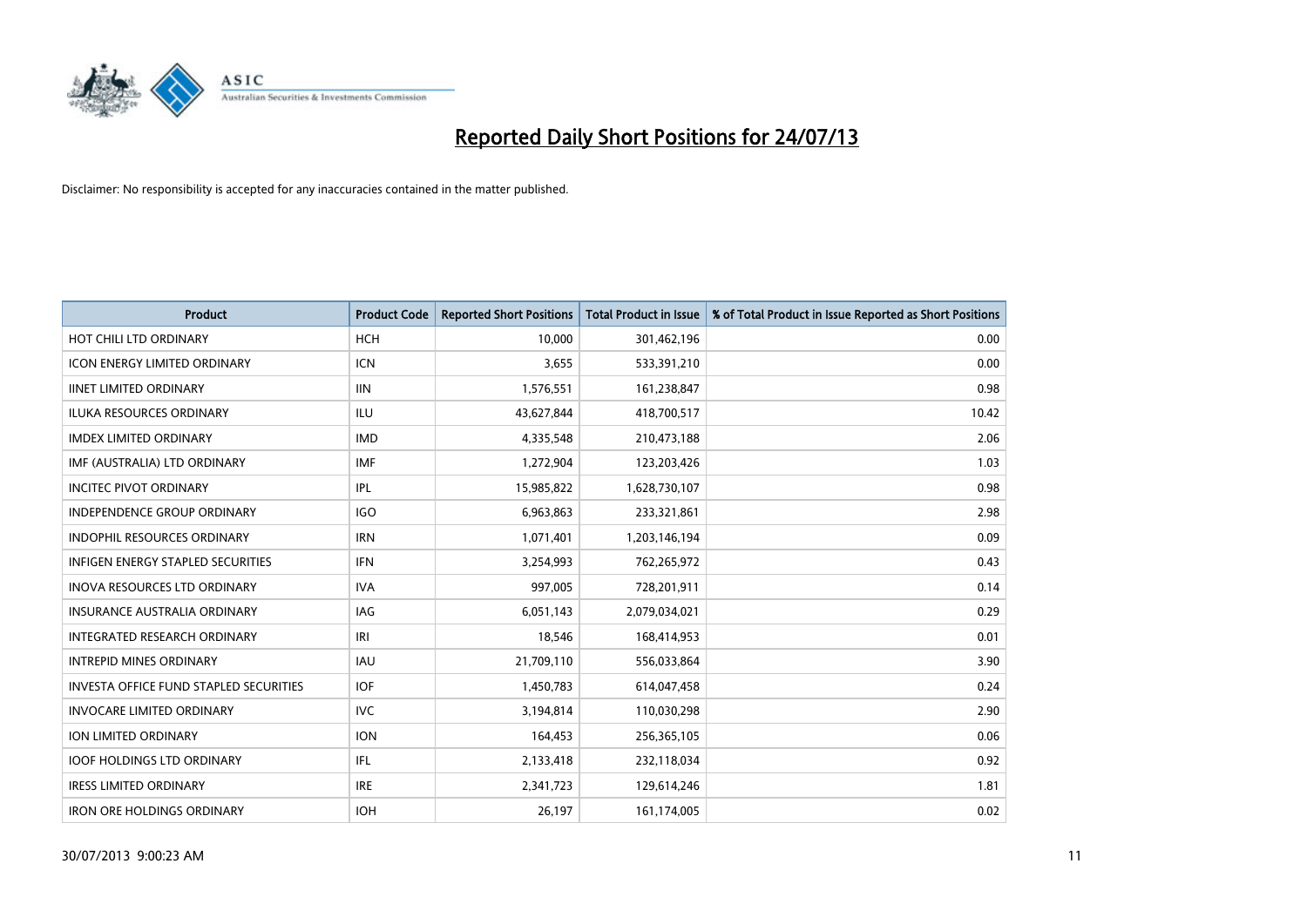

| <b>Product</b>                           | <b>Product Code</b> | <b>Reported Short Positions</b> | <b>Total Product in Issue</b> | % of Total Product in Issue Reported as Short Positions |
|------------------------------------------|---------------------|---------------------------------|-------------------------------|---------------------------------------------------------|
| <b>ISELECT LTD ORDINARY</b>              | <b>ISU</b>          | 879,314                         | 259,064,894                   | 0.34                                                    |
| JAMES HARDIE INDUST CHESS DEPOSITARY INT | <b>IHX</b>          | 5,062,532                       | 442,091,547                   | 1.15                                                    |
| <b>JB HI-FI LIMITED ORDINARY</b>         | <b>IBH</b>          | 17,094,124                      | 98,947,309                    | 17.28                                                   |
| <b>JUPITER MINES ORDINARY</b>            | <b>IMS</b>          | 9,874                           | 2,281,835,383                 | 0.00                                                    |
| <b>KAGARA LTD ORDINARY</b>               | KZL                 | 3,414,990                       | 798,953,117                   | 0.43                                                    |
| KAROON GAS AUSTRALIA ORDINARY            | <b>KAR</b>          | 3,061,366                       | 221,420,769                   | 1.38                                                    |
| KATHMANDU HOLD LTD ORDINARY              | <b>KMD</b>          | 724,175                         | 200,215,894                   | 0.36                                                    |
| <b>KBL MINING LIMITED ORDINARY</b>       | <b>KBL</b>          | 1,820                           | 293,535,629                   | 0.00                                                    |
| KINGSGATE CONSOLID. ORDINARY             | <b>KCN</b>          | 10,078,100                      | 152,191,905                   | 6.62                                                    |
| KINGSROSE MINING LTD ORDINARY            | <b>KRM</b>          | 437,474                         | 335,753,851                   | 0.13                                                    |
| LEIGHTON HOLDINGS ORDINARY               | LEI                 | 17,681,649                      | 337,235,188                   | 5.24                                                    |
| LEND LEASE GROUP UNIT/ORD STAPLED        | LLC                 | 1,020,017                       | 575,508,314                   | 0.18                                                    |
| LINC ENERGY LTD ORDINARY                 | <b>LNC</b>          | 19,258,492                      | 518,687,562                   | 3.71                                                    |
| LION SELECTION GRP ORDINARY              | <b>LSX</b>          | 36                              | 95,420,281                    | 0.00                                                    |
| LYCOPODIUM LIMITED ORDINARY              | LYL                 | 2,231                           | 38,955,103                    | 0.01                                                    |
| LYNAS CORPORATION ORDINARY               | <b>LYC</b>          | 210,619,624                     | 1,960,801,292                 | 10.74                                                   |
| M2 TELECOMMUNICATION ORDINARY            | <b>MTU</b>          | 6,137,647                       | 178,430,693                   | 3.44                                                    |
| <b>MACA LIMITED ORDINARY</b>             | <b>MLD</b>          | 86,523                          | 172,500,000                   | 0.05                                                    |
| <b>MACMAHON HOLDINGS ORDINARY</b>        | <b>MAH</b>          | 7,609,479                       | 1,261,699,966                 | 0.60                                                    |
| MACO ATLAS ROADS GRP ORDINARY STAPLED    | <b>MQA</b>          | 19,396,548                      | 478,531,436                   | 4.05                                                    |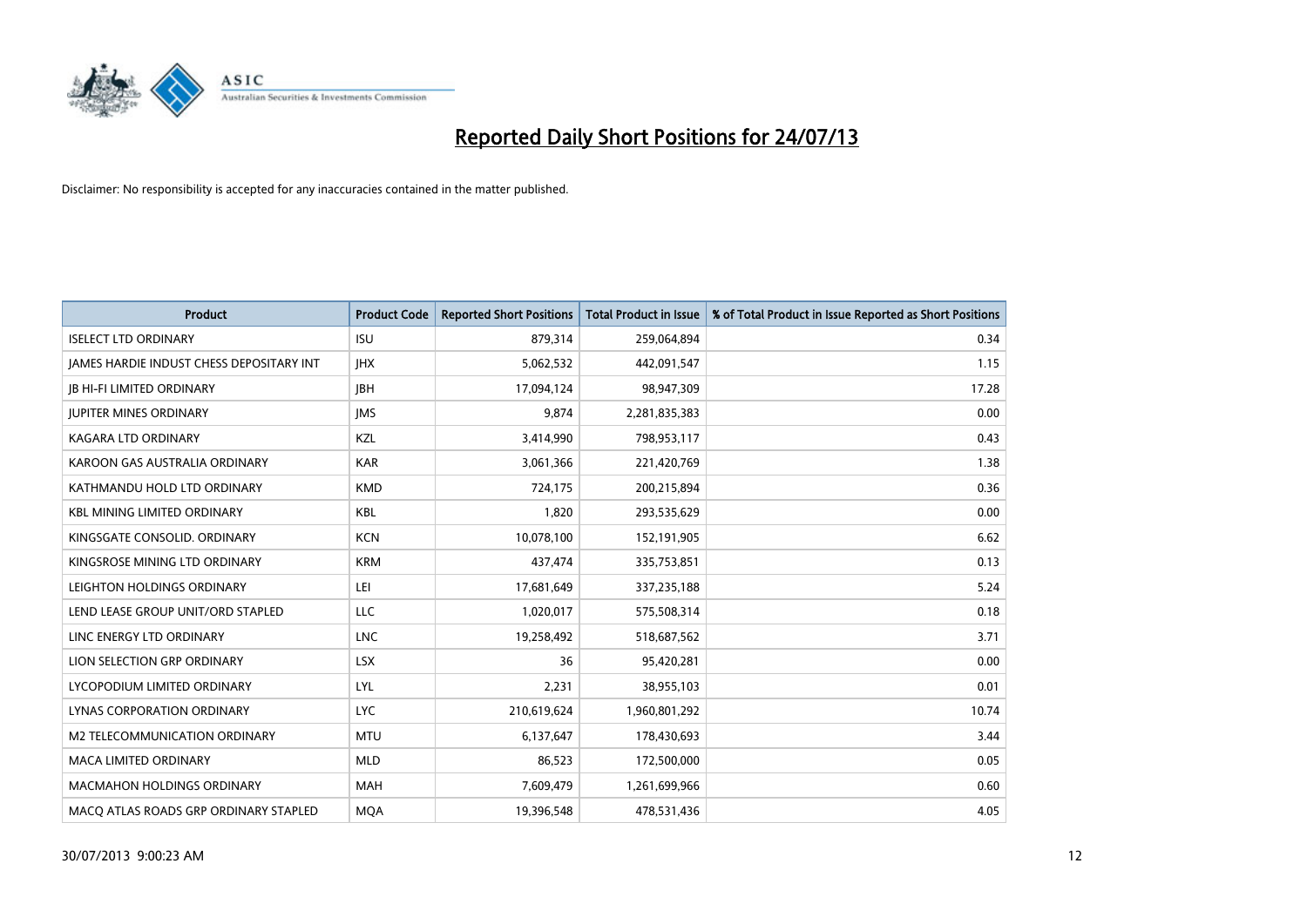

| <b>Product</b>                       | <b>Product Code</b> | <b>Reported Short Positions</b> | <b>Total Product in Issue</b> | % of Total Product in Issue Reported as Short Positions |
|--------------------------------------|---------------------|---------------------------------|-------------------------------|---------------------------------------------------------|
| MACQUARIE GROUP LTD ORDINARY         | MQG                 | 1,452,411                       | 339,816,303                   | 0.43                                                    |
| MAGELLAN FIN GRP LTD ORDINARY        | MFG                 | 154,342                         | 152,782,876                   | 0.10                                                    |
| <b>MATRIX C &amp; E LTD ORDINARY</b> | <b>MCE</b>          | 3,215,780                       | 94,555,428                    | 3.40                                                    |
| <b>MAVERICK DRILLING ORDINARY</b>    | <b>MAD</b>          | 8,544,569                       | 452,726,751                   | 1.89                                                    |
| <b>MAXITRANS INDUSTRIES ORDINARY</b> | <b>MXI</b>          | 13,190                          | 183,993,392                   | 0.01                                                    |
| MCMILLAN SHAKESPEARE ORDINARY        | <b>MMS</b>          | 1,292,383                       | 74,523,965                    | 1.73                                                    |
| <b>MCPHERSON'S LTD ORDINARY</b>      | <b>MCP</b>          | 10                              | 89,294,198                    | 0.00                                                    |
| MEDUSA MINING LTD ORDINARY           | <b>MML</b>          | 4,683,618                       | 188,903,911                   | 2.48                                                    |
| MEO AUSTRALIA LTD ORDINARY           | <b>MEO</b>          | 19,345                          | 627,264,587                   | 0.00                                                    |
| <b>MERMAID MARINE ORDINARY</b>       | <b>MRM</b>          | 802,195                         | 229,962,314                   | 0.35                                                    |
| MESOBLAST LIMITED ORDINARY           | <b>MSB</b>          | 13,719,235                      | 315,423,901                   | 4.35                                                    |
| METALS X LIMITED ORDINARY            | <b>MLX</b>          | 93,655                          | 1,651,766,110                 | 0.01                                                    |
| METCASH LIMITED ORDINARY             | <b>MTS</b>          | 72,957,682                      | 880,704,786                   | 8.28                                                    |
| MICLYN EXP OFFSHR ORDINARY           | <b>MIO</b>          | 585,989                         | 281,538,972                   | 0.21                                                    |
| MIGHTY RIVER POWER ORDINARY          | <b>MYT</b>          | 760,127                         | 1,400,000,094                 | 0.05                                                    |
| MINCOR RESOURCES NL ORDINARY         | <b>MCR</b>          | 2,477,509                       | 188,208,274                   | 1.32                                                    |
| MINERAL DEPOSITS ORDINARY            | <b>MDL</b>          | 3,247,731                       | 83,538,786                    | 3.89                                                    |
| MINERAL RESOURCES. ORDINARY          | <b>MIN</b>          | 9,142,322                       | 185,987,992                   | 4.92                                                    |
| MIRABELA NICKEL LTD ORDINARY         | <b>MBN</b>          | 18,693,176                      | 876,801,147                   | 2.13                                                    |
| MIRVAC GROUP STAPLED SECURITIES      | <b>MGR</b>          | 8,328,022                       | 3,664,938,678                 | 0.23                                                    |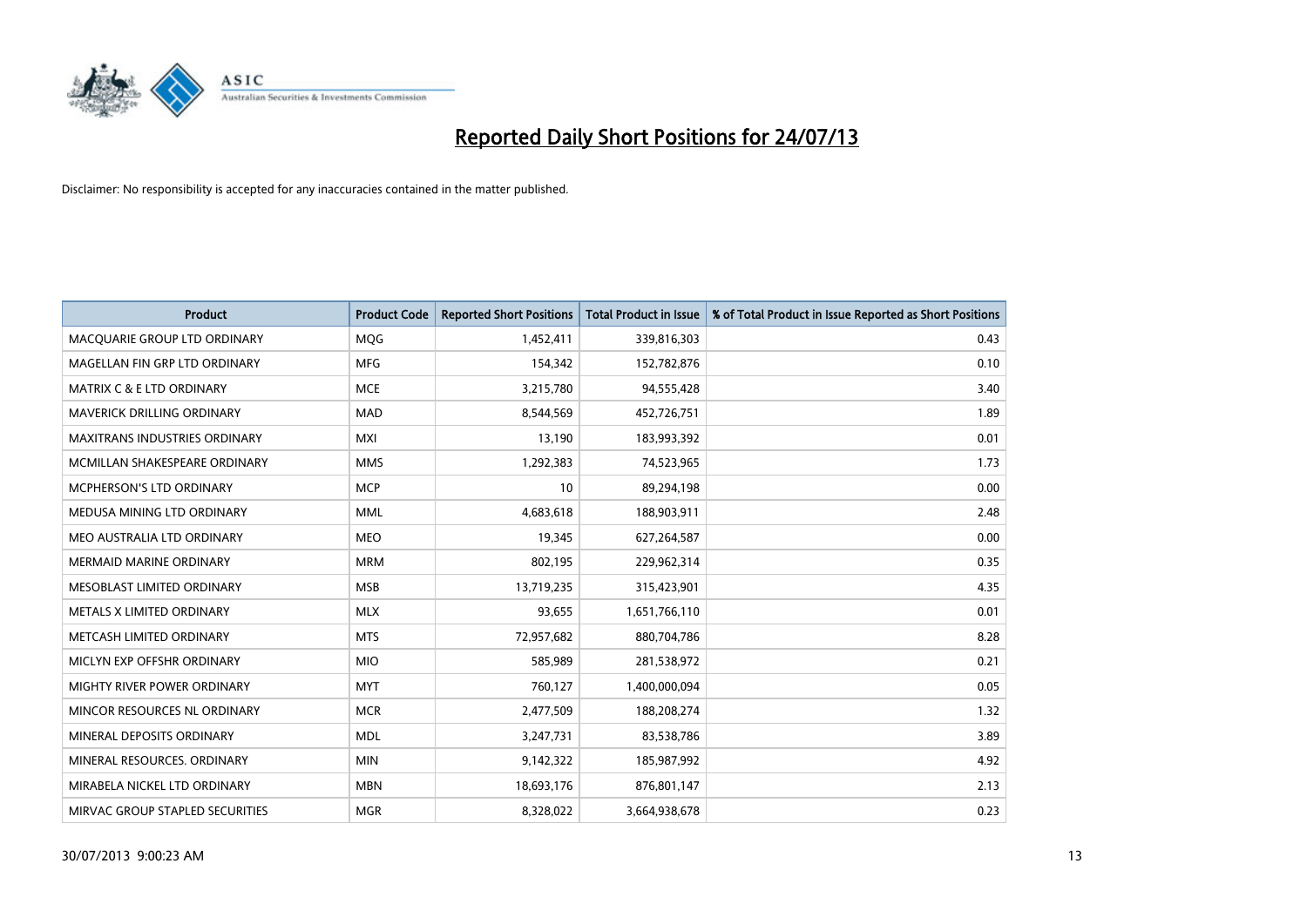

| <b>Product</b>                    | <b>Product Code</b> | <b>Reported Short Positions</b> | <b>Total Product in Issue</b> | % of Total Product in Issue Reported as Short Positions |
|-----------------------------------|---------------------|---------------------------------|-------------------------------|---------------------------------------------------------|
| MOLOPO ENERGY LTD ORDINARY        | <b>MPO</b>          | 441,104                         | 246,664,291                   | 0.18                                                    |
| MONADELPHOUS GROUP ORDINARY       | <b>MND</b>          | 10,943,767                      | 90,940,258                    | 12.03                                                   |
| MORTGAGE CHOICE LTD ORDINARY      | <b>MOC</b>          | 1,029,465                       | 123,431,282                   | 0.83                                                    |
| <b>MOUNT GIBSON IRON ORDINARY</b> | <b>MGX</b>          | 18,006,492                      | 1,090,584,232                 | 1.65                                                    |
| MULTIPLEX SITES SITES             | <b>MXUPA</b>        | 1,087                           | 4,500,000                     | 0.02                                                    |
| MURCHISON METALS LTD ORDINARY     | <b>MMX</b>          | 3,190,126                       | 450,497,346                   | 0.71                                                    |
| MYER HOLDINGS LTD ORDINARY        | <b>MYR</b>          | 82,509,323                      | 583,594,551                   | 14.14                                                   |
| NATIONAL AUST, BANK ORDINARY      | <b>NAB</b>          | 8,069,144                       | 2,348,870,499                 | 0.34                                                    |
| NAVITAS LIMITED ORDINARY          | <b>NVT</b>          | 9,437,075                       | 375,367,918                   | 2.51                                                    |
| NEON ENERGY LIMITED ORDINARY      | <b>NEN</b>          | 954,548                         | 552,637,848                   | 0.17                                                    |
| NEW HOPE CORPORATION ORDINARY     | <b>NHC</b>          | 1,552,479                       | 830,563,352                   | 0.19                                                    |
| NEW STANDARD ENERGY ORDINARY      | <b>NSE</b>          | 322,032                         | 305,331,847                   | 0.11                                                    |
| NEWCREST MINING ORDINARY          | <b>NCM</b>          | 5,106,730                       | 766,510,971                   | 0.67                                                    |
| NEWS CORP. A NON-VOTING CDI       | <b>NNCLV</b>        | 3,207,994                       | 379,388,744                   | 0.85                                                    |
| NEWS CORP. B VOTING CDI           | <b>NNC</b>          | 121,643                         | 199,630,239                   | 0.06                                                    |
| NEWSAT LIMITED ORDINARY           | <b>NWT</b>          | 15,440                          | 539,578,507                   | 0.00                                                    |
| NEXTDC LIMITED ORDINARY           | <b>NXT</b>          | 6,242,399                       | 173,673,716                   | 3.59                                                    |
| NEXUS ENERGY LIMITED ORDINARY     | <b>NXS</b>          | 4,269,965                       | 1,330,219,459                 | 0.32                                                    |
| NIB HOLDINGS LIMITED ORDINARY     | <b>NHF</b>          | 387,113                         | 439,004,182                   | 0.09                                                    |
| NIDO PETROLEUM ORDINARY           | <b>NDO</b>          | 42,598                          | 2,046,650,968                 | 0.00                                                    |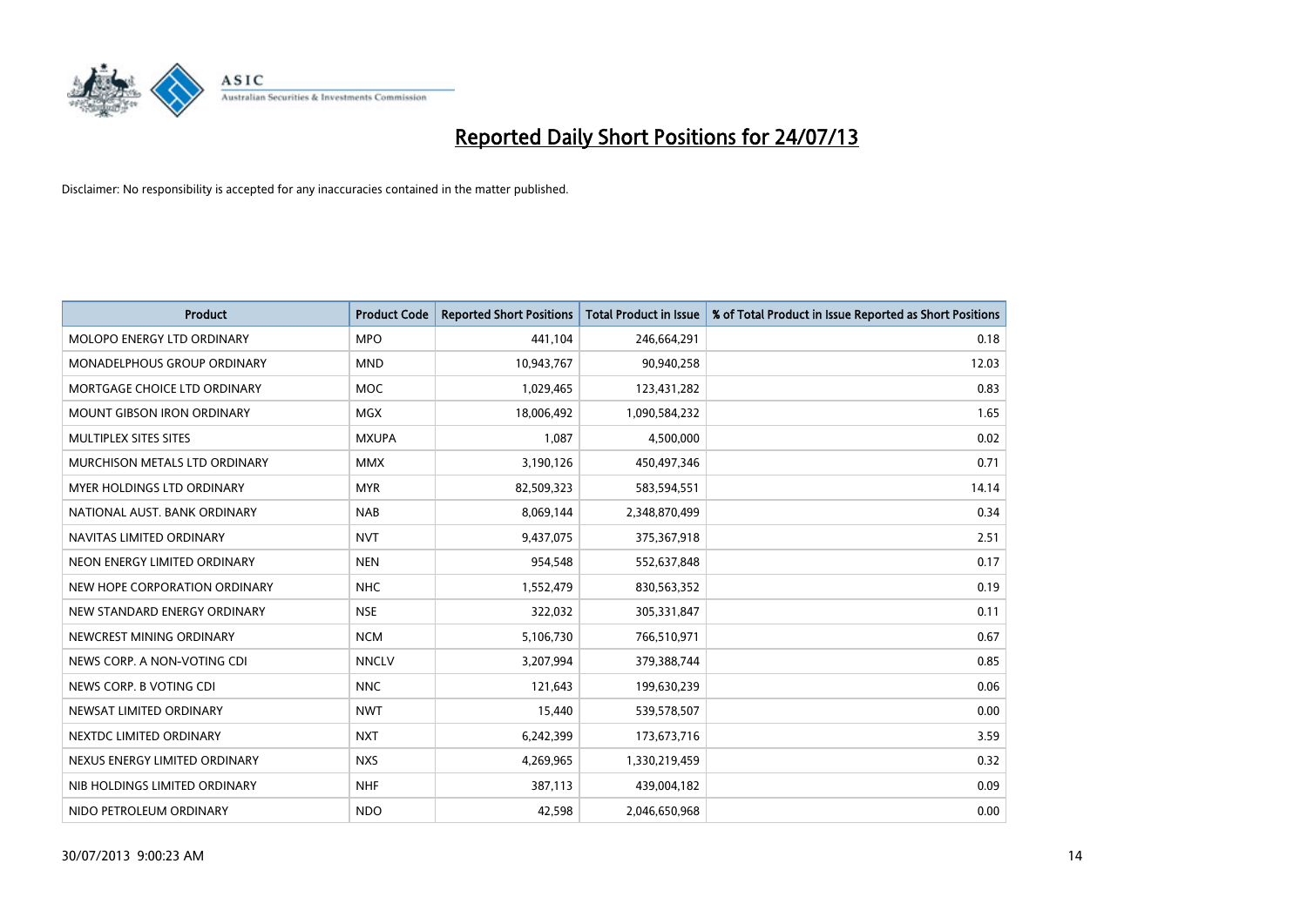

| <b>Product</b>                        | <b>Product Code</b> | <b>Reported Short Positions</b> | <b>Total Product in Issue</b> | % of Total Product in Issue Reported as Short Positions |
|---------------------------------------|---------------------|---------------------------------|-------------------------------|---------------------------------------------------------|
| NOBLE MINERAL RES ORDINARY            | <b>NMG</b>          | 2,365,726                       | 666,397,952                   | 0.36                                                    |
| NORFOLK GROUP ORDINARY                | <b>NFK</b>          | 50                              | 161,999,196                   | 0.00                                                    |
| NORTHERN IRON LTD ORDINARY            | <b>NFE</b>          | 1,617,501                       | 484,405,314                   | 0.33                                                    |
| NORTHERN STAR ORDINARY                | <b>NST</b>          | 6,761,252                       | 424,279,762                   | 1.59                                                    |
| NOVOGEN LIMITED ORDINARY              | <b>NRT</b>          | 19,416                          | 139,098,402                   | 0.01                                                    |
| NRW HOLDINGS LIMITED ORDINARY         | <b>NWH</b>          | 21,255,255                      | 278,888,011                   | 7.62                                                    |
| NUCOAL RESOURCES LTD ORDINARY         | <b>NCR</b>          | 90,001                          | 768,612,354                   | 0.01                                                    |
| NUFARM LIMITED ORDINARY               | <b>NUF</b>          | 14,755,552                      | 262,954,040                   | 5.61                                                    |
| OCEANAGOLD CORP. CHESS DEPOSITARY INT | <b>OGC</b>          | 2,046,023                       | 293,574,586                   | 0.70                                                    |
| OIL SEARCH LTD ORDINARY               | OSH                 | 7,546,472                       | 1,340,018,530                 | 0.56                                                    |
| OM HOLDINGS LIMITED ORDINARY          | OMH                 | 3,198,800                       | 733,423,337                   | 0.44                                                    |
| ORICA LIMITED ORDINARY                | ORI                 | 7,233,644                       | 368,203,632                   | 1.96                                                    |
| ORIGIN ENERGY ORDINARY                | <b>ORG</b>          | 15,156,490                      | 1,097,963,570                 | 1.38                                                    |
| OROCOBRE LIMITED ORDINARY             | <b>ORE</b>          | 460,533                         | 117,745,140                   | 0.39                                                    |
| OROTONGROUP LIMITED ORDINARY          | <b>ORL</b>          | 325,074                         | 40,880,902                    | 0.80                                                    |
| ORPHEUS ENERGY LTD ORDINARY           | <b>OEG</b>          | 67,200                          | 130,475,919                   | 0.05                                                    |
| OZ MINERALS ORDINARY                  | OZL                 | 7,159,248                       | 303,470,022                   | 2.36                                                    |
| PACIFIC BRANDS ORDINARY               | <b>PBG</b>          | 15, 135, 278                    | 912,915,695                   | 1.66                                                    |
| PALADIN ENERGY LTD ORDINARY           | <b>PDN</b>          | 109,200,831                     | 837,187,808                   | 13.04                                                   |
| PANAUST LIMITED ORDINARY              | <b>PNA</b>          | 6,814,395                       | 619,084,930                   | 1.10                                                    |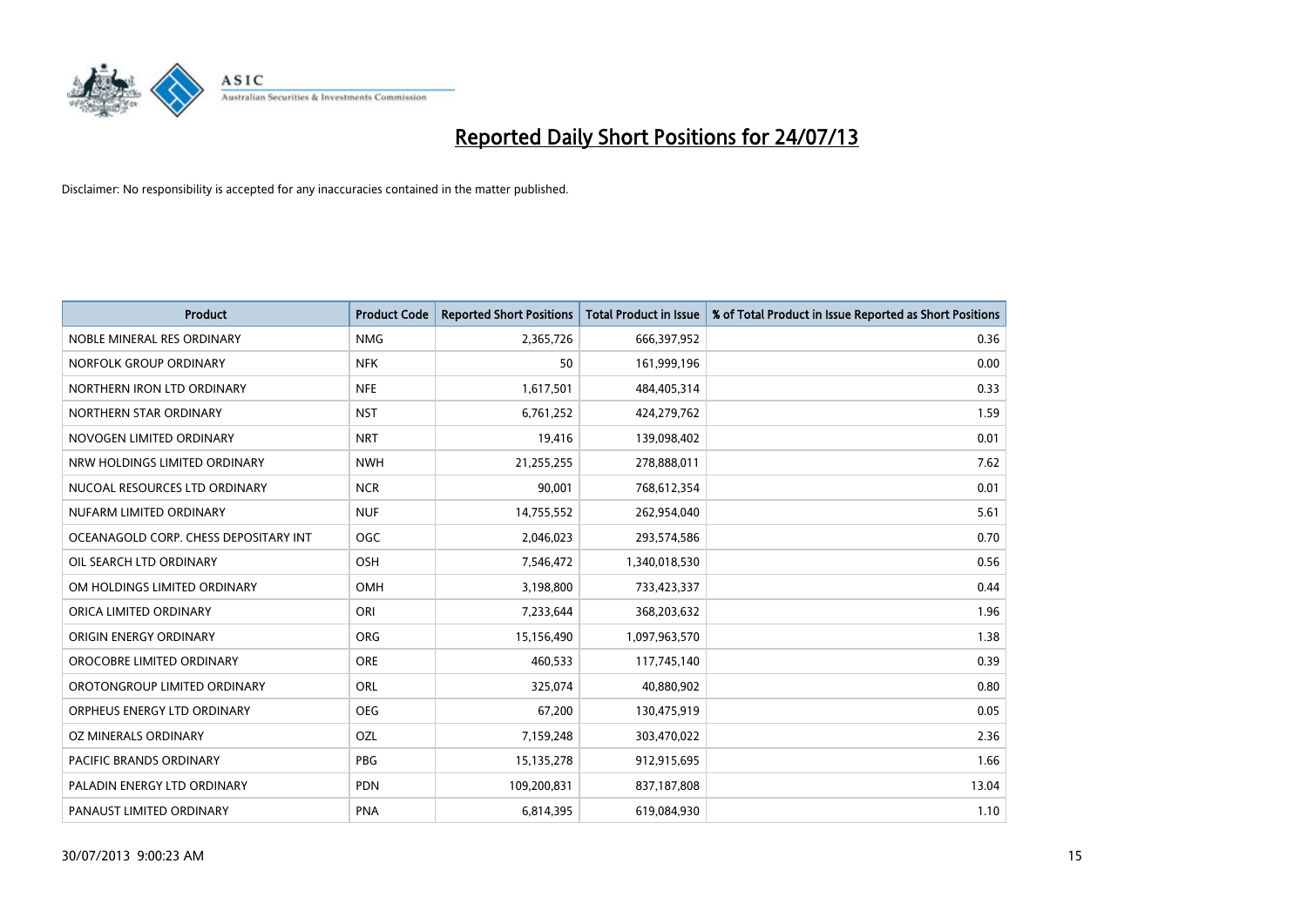

| <b>Product</b>                 | <b>Product Code</b> | <b>Reported Short Positions</b> | <b>Total Product in Issue</b> | % of Total Product in Issue Reported as Short Positions |
|--------------------------------|---------------------|---------------------------------|-------------------------------|---------------------------------------------------------|
| PANORAMIC RESOURCES ORDINARY   | PAN                 | 160,229                         | 260,676,416                   | 0.06                                                    |
| PAPERLINX LIMITED ORDINARY     | <b>PPX</b>          | 48,101                          | 609,280,761                   | 0.01                                                    |
| PAPILLON RES LTD ORDINARY      | <b>PIR</b>          | 9,663,610                       | 337,544,210                   | 2.86                                                    |
| PEET LIMITED ORDINARY          | <b>PPC</b>          | 3,672,520                       | 431,986,887                   | 0.85                                                    |
| PERILYA LIMITED ORDINARY       | PEM                 | 21,528                          | 769,316,426                   | 0.00                                                    |
| PERPETUAL LIMITED ORDINARY     | PPT                 | 2,242,440                       | 41,980,678                    | 5.34                                                    |
| PERSEUS MINING LTD ORDINARY    | PRU                 | 17,859,825                      | 457,962,088                   | 3.90                                                    |
| PHARMAXIS LTD ORDINARY         | <b>PXS</b>          | 7,027,109                       | 308,543,389                   | 2.28                                                    |
| PHOSPHAGENICS LTD. ORDINARY    | POH                 | 274,058                         | 1,020,465,957                 | 0.03                                                    |
| PLATINUM ASSET ORDINARY        | <b>PTM</b>          | 3,818,838                       | 578,145,695                   | 0.66                                                    |
| PLATINUM AUSTRALIA ORDINARY    | <b>PLA</b>          | 836,127                         | 504,968,043                   | 0.17                                                    |
| PMI GOLD CORP CDI 1:1          | <b>PVM</b>          | 232,274                         | 151,793,751                   | 0.15                                                    |
| PMP LIMITED ORDINARY           | <b>PMP</b>          | 28,840                          | 323,781,124                   | 0.01                                                    |
| PREMIER INVESTMENTS ORDINARY   | <b>PMV</b>          | 1,462,706                       | 155,260,478                   | 0.94                                                    |
| PRIMA BIOMED LTD ORDINARY      | <b>PRR</b>          | 343,262                         | 1,159,559,341                 | 0.03                                                    |
| PRIMARY HEALTH CARE ORDINARY   | <b>PRY</b>          | 27,050,625                      | 503,921,941                   | 5.37                                                    |
| PRIME MEDIA GRP LTD ORDINARY   | PRT                 | 88,913                          | 366,330,303                   | 0.02                                                    |
| PRIMEAG AUSTRALIA ORDINARY     | PAG                 | 7,521                           | 266,394,444                   | 0.00                                                    |
| PROGRAMMED ORDINARY            | <b>PRG</b>          | 400,524                         | 118,192,527                   | 0.34                                                    |
| <b>QANTAS AIRWAYS ORDINARY</b> | QAN                 | 22,418,601                      | 2,241,745,788                 | 1.00                                                    |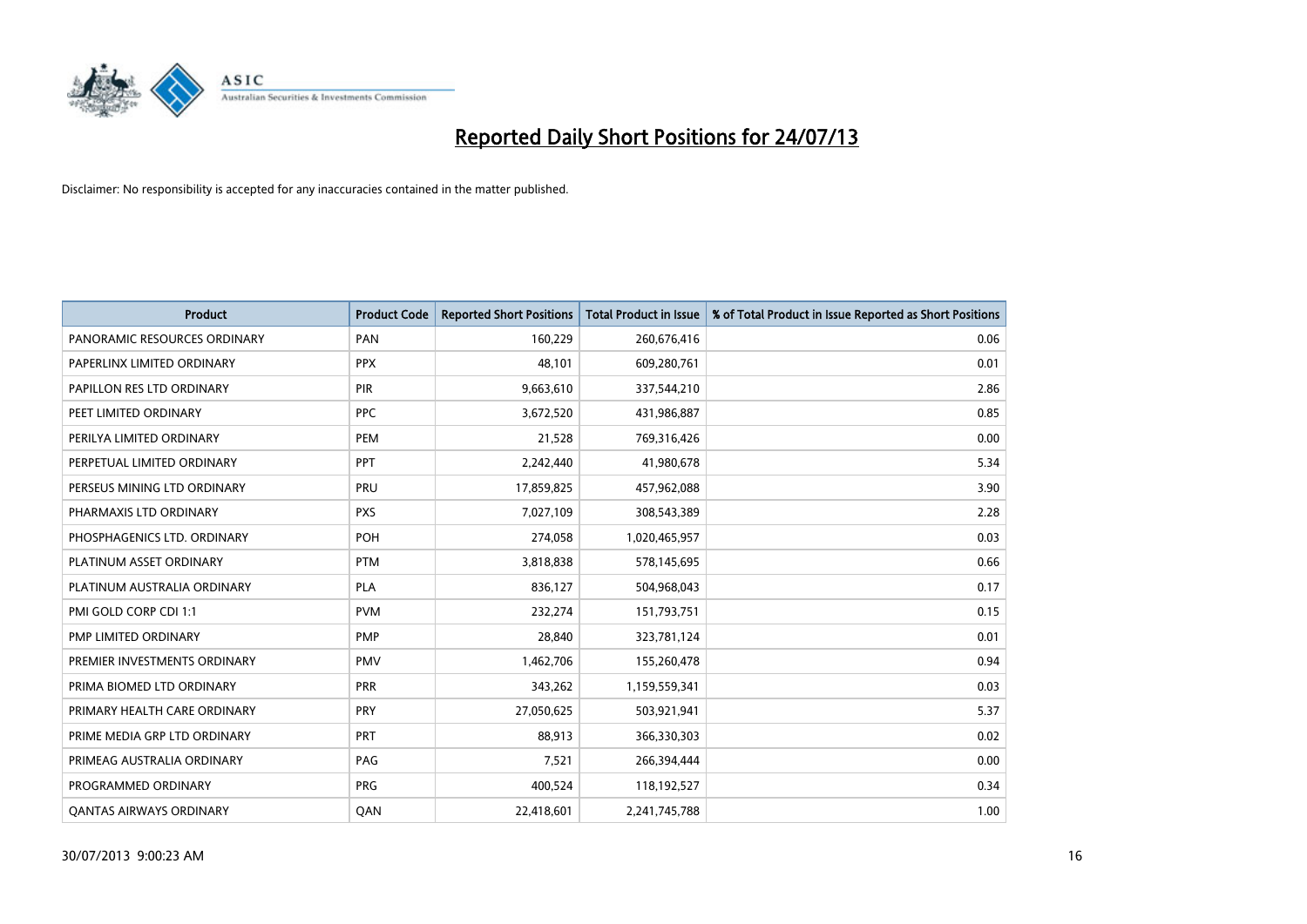

| <b>Product</b>                      | <b>Product Code</b> | <b>Reported Short Positions</b> | <b>Total Product in Issue</b> | % of Total Product in Issue Reported as Short Positions |
|-------------------------------------|---------------------|---------------------------------|-------------------------------|---------------------------------------------------------|
| OBE INSURANCE GROUP ORDINARY        | <b>OBE</b>          | 29,425,165                      | 1,220,868,532                 | 2.41                                                    |
| ORXPHARMA LTD ORDINARY              | QRX                 | 1,165,132                       | 144,785,606                   | 0.80                                                    |
| <b>QUBE HOLDINGS LTD ORDINARY</b>   | <b>QUB</b>          | 14,875,002                      | 928,965,547                   | 1.60                                                    |
| RAMELIUS RESOURCES ORDINARY         | <b>RMS</b>          | 3,079,887                       | 337,686,949                   | 0.91                                                    |
| RAMSAY HEALTH CARE ORDINARY         | <b>RHC</b>          | 2,026,953                       | 202,081,252                   | 1.00                                                    |
| RANGE RESOURCES LTD ORDINARY        | <b>RRS</b>          | 44,458                          | 2,873,969,974                 | 0.00                                                    |
| <b>RCR TOMLINSON ORDINARY</b>       | <b>RCR</b>          | 2,209,468                       | 132,431,265                   | 1.67                                                    |
| <b>REA GROUP ORDINARY</b>           | <b>REA</b>          | 980,329                         | 131,714,699                   | 0.74                                                    |
| <b>RECKON LIMITED ORDINARY</b>      | <b>RKN</b>          | 4,010                           | 129,488,015                   | 0.00                                                    |
| <b>RED 5 LIMITED ORDINARY</b>       | <b>RED</b>          | 816,900                         | 135,488,008                   | 0.60                                                    |
| <b>RED FORK ENERGY ORDINARY</b>     | <b>RFE</b>          | 3,650,693                       | 446,551,719                   | 0.82                                                    |
| REDBANK ENERGY LTD ORDINARY         | AEJ                 | 13                              | 786,287                       | 0.00                                                    |
| REECE AUSTRALIA LTD. ORDINARY       | <b>REH</b>          | 447                             | 99,600,000                    | 0.00                                                    |
| <b>REGIS RESOURCES ORDINARY</b>     | <b>RRL</b>          | 14,751,736                      | 475,898,018                   | 3.10                                                    |
| RENAISSANCE MINERALS ORDINARY       | <b>RNS</b>          | 30,000                          | 213,155,556                   | 0.01                                                    |
| RESMED INC CDI 10:1                 | <b>RMD</b>          | 8,717,673                       | 1,556,242,300                 | 0.56                                                    |
| RESOLUTE MINING ORDINARY            | <b>RSG</b>          | 1,687,106                       | 640,994,224                   | 0.26                                                    |
| RESOURCE EQUIP LTD ORDINARY         | <b>RQL</b>          | 5,000                           | 248,990,471                   | 0.00                                                    |
| <b>RESOURCE GENERATION ORDINARY</b> | <b>RES</b>          | 170,073                         | 284,698,002                   | 0.06                                                    |
| RETAIL FOOD GROUP ORDINARY          | <b>RFG</b>          | 2,546,089                       | 130,301,190                   | 1.95                                                    |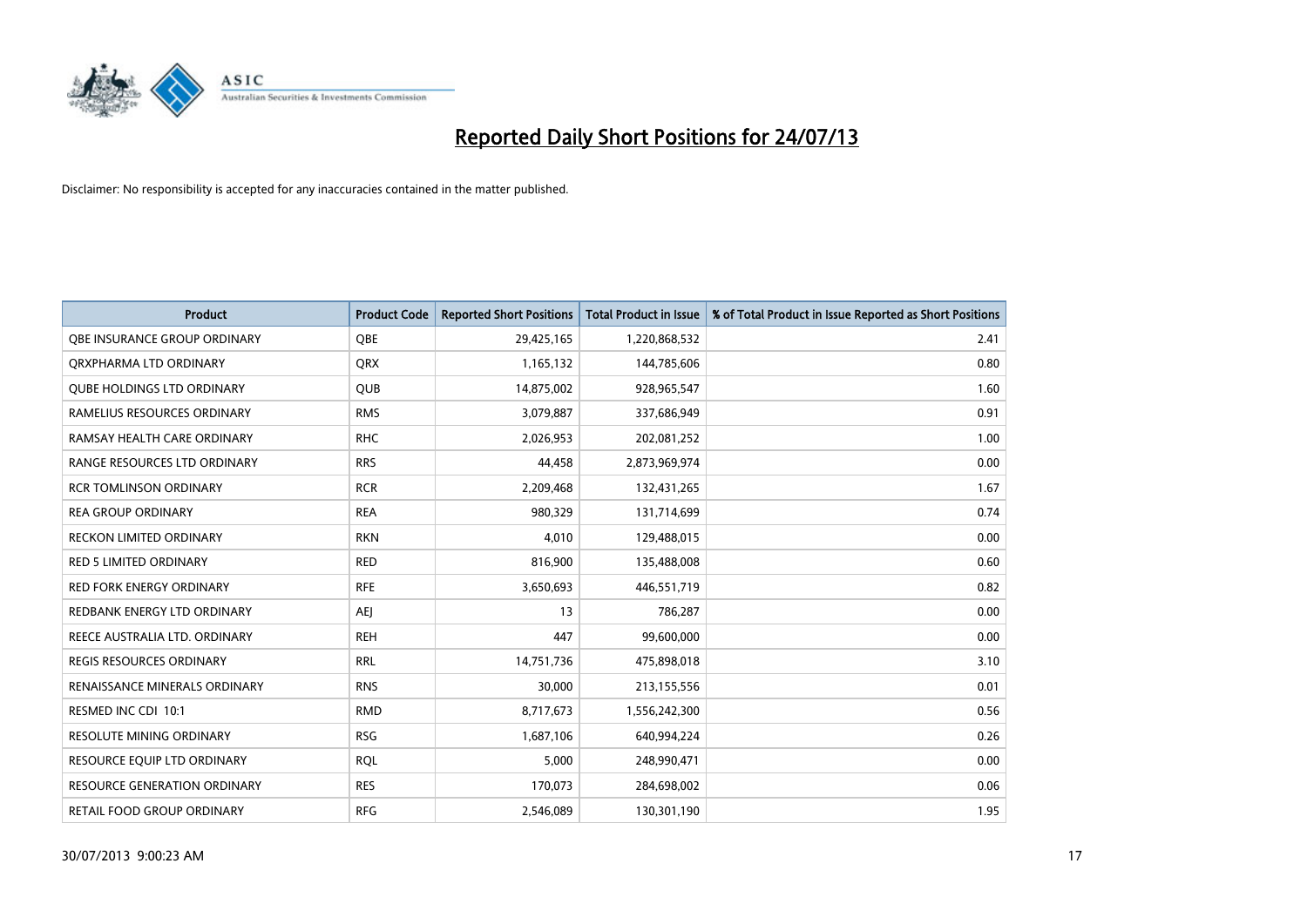

| <b>Product</b>                        | <b>Product Code</b> | <b>Reported Short Positions</b> | <b>Total Product in Issue</b> | % of Total Product in Issue Reported as Short Positions |
|---------------------------------------|---------------------|---------------------------------|-------------------------------|---------------------------------------------------------|
| REX MINERALS LIMITED ORDINARY         | <b>RXM</b>          | 1,732,154                       | 188,907,284                   | 0.92                                                    |
| RHG LIMITED ORDINARY                  | <b>RHG</b>          | 1,051,083                       | 308,483,177                   | 0.34                                                    |
| <b>RIALTO ENERGY ORDINARY</b>         | <b>RIA</b>          | 41                              | 786,649,489                   | 0.00                                                    |
| <b>RIDLEY CORPORATION ORDINARY</b>    | <b>RIC</b>          | 773,643                         | 307,817,071                   | 0.25                                                    |
| RIO TINTO LIMITED ORDINARY            | <b>RIO</b>          | 5,563,523                       | 435,758,720                   | 1.28                                                    |
| <b>ROBUST RESOURCES ORDINARY</b>      | <b>ROL</b>          | 10,000                          | 88,139,423                    | 0.01                                                    |
| ROC OIL COMPANY ORDINARY              | <b>ROC</b>          | 1,832,196                       | 683,235,552                   | 0.27                                                    |
| SAI GLOBAL LIMITED ORDINARY           | SAI                 | 12,721,883                      | 209,440,120                   | 6.07                                                    |
| SALMAT LIMITED ORDINARY               | <b>SLM</b>          | 61.749                          | 159,812,799                   | 0.04                                                    |
| SANDFIRE RESOURCES ORDINARY           | <b>SFR</b>          | 3,988,926                       | 155,640,968                   | 2.56                                                    |
| SANTANA MINERALS LTD ORDINARY         | SMI                 | 488,715                         | 97,725,799                    | 0.50                                                    |
| SANTOS LTD ORDINARY                   | <b>STO</b>          | 5,518,215                       | 965,584,404                   | 0.57                                                    |
| SARACEN MINERAL ORDINARY              | SAR                 | 20,309,615                      | 595,263,186                   | 3.41                                                    |
| SCA PROPERTY GROUP STAPLED SECURITIES | <b>SCP</b>          | 32,564,868                      | 642,417,140                   | 5.07                                                    |
| SEDGMAN LIMITED ORDINARY              | <b>SDM</b>          | 593,431                         | 220,368,310                   | 0.27                                                    |
| SEEK LIMITED ORDINARY                 | <b>SEK</b>          | 20,040,862                      | 337,833,019                   | 5.93                                                    |
| SELECT HARVESTS ORDINARY              | SHV                 | 24,292                          | 57,462,851                    | 0.04                                                    |
| SENEX ENERGY LIMITED ORDINARY         | <b>SXY</b>          | 7,408,854                       | 1,140,804,837                 | 0.65                                                    |
| SERVCORP LIMITED ORDINARY             | SRV                 | 342                             | 98,432,275                    | 0.00                                                    |
| SERVICE STREAM ORDINARY               | SSM                 | 477,216                         | 283,418,867                   | 0.17                                                    |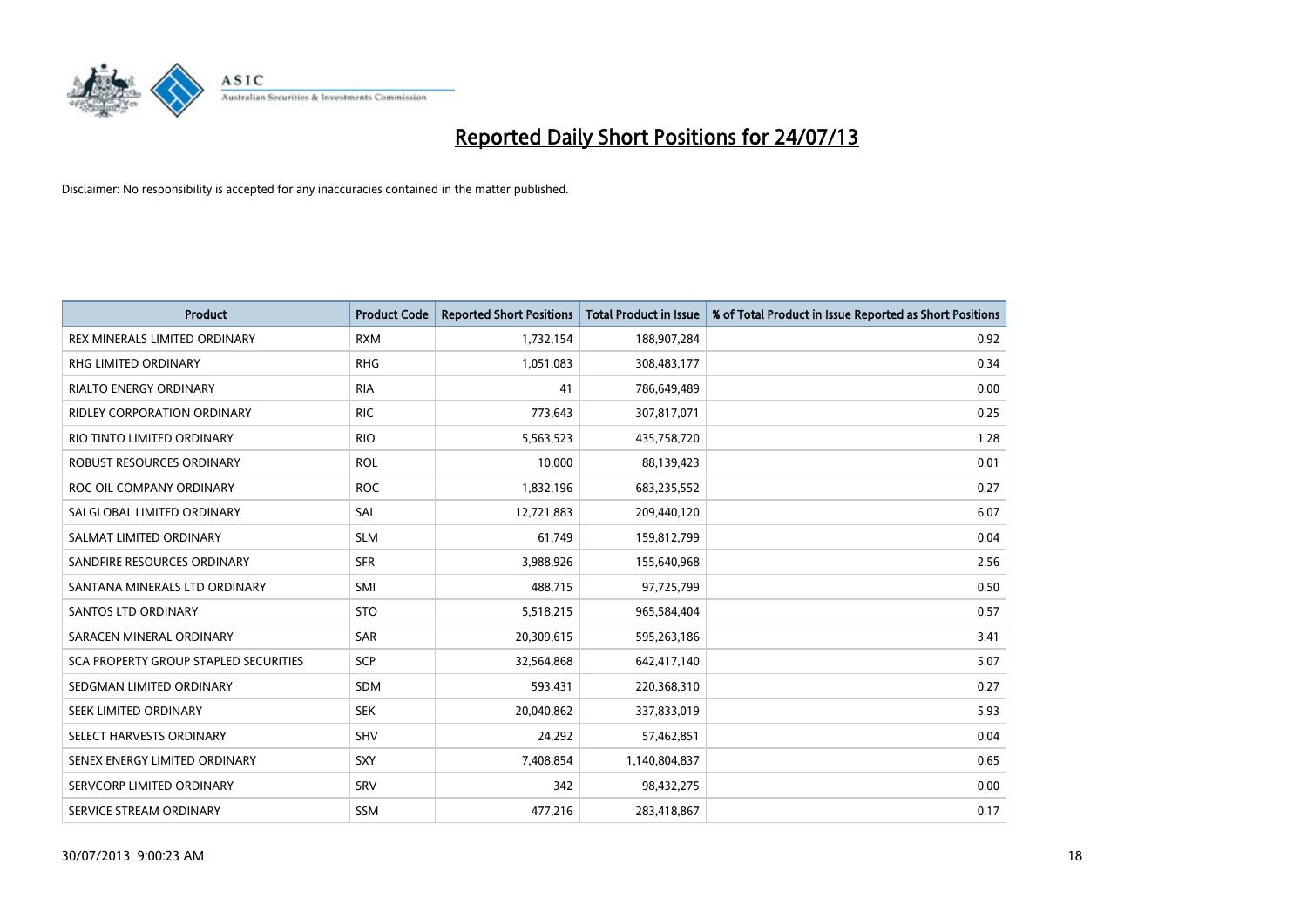

| <b>Product</b>                           | <b>Product Code</b> | <b>Reported Short Positions</b> | <b>Total Product in Issue</b> | % of Total Product in Issue Reported as Short Positions |
|------------------------------------------|---------------------|---------------------------------|-------------------------------|---------------------------------------------------------|
| SEVEN GROUP HOLDINGS ORDINARY            | <b>SVW</b>          | 3,422,045                       | 308,160,281                   | 1.11                                                    |
| SEVEN WEST MEDIA LTD ORDINARY            | <b>SWM</b>          | 4,120,067                       | 999,160,872                   | 0.41                                                    |
| SIGMA PHARMACEUTICAL ORDINARY            | <b>SIP</b>          | 7,215,999                       | 1,135,152,441                 | 0.64                                                    |
| SIHAYO GOLD LIMITED ORDINARY             | <b>SIH</b>          | 1                               | 844,832,293                   | 0.00                                                    |
| SILEX SYSTEMS ORDINARY                   | <b>SLX</b>          | 1,842,886                       | 170,249,150                   | 1.08                                                    |
| SILVER CHEF LIMITED ORDINARY             | SIV                 | 54,227                          | 28,762,745                    | 0.19                                                    |
| SILVER LAKE RESOURCE ORDINARY            | <b>SLR</b>          | 10,660,829                      | 379,048,750                   | 2.81                                                    |
| SIMS METAL MGMT LTD ORDINARY             | SGM                 | 8,819,025                       | 204,314,281                   | 4.32                                                    |
| SINGAPORE TELECOMM. CHESS DEPOSITARY INT | <b>SGT</b>          | 804,819                         | 193,182,091                   | 0.42                                                    |
| SIRIUS RESOURCES NL ORDINARY             | <b>SIR</b>          | 4,247,598                       | 226,270,167                   | 1.88                                                    |
| SIRTEX MEDICAL ORDINARY                  | <b>SRX</b>          | 588,982                         | 56,079,887                    | 1.05                                                    |
| SKILLED GROUP LTD ORDINARY               | <b>SKE</b>          | 5,052,689                       | 233,533,526                   | 2.16                                                    |
| <b>SLATER &amp; GORDON ORDINARY</b>      | SGH                 | 942                             | 197,109,265                   | 0.00                                                    |
| SMS MANAGEMENT, ORDINARY                 | <b>SMX</b>          | 1,807,195                       | 69,919,865                    | 2.58                                                    |
| SONIC HEALTHCARE ORDINARY                | <b>SHL</b>          | 8,039,340                       | 397,205,681                   | 2.02                                                    |
| SOUL PATTINSON (W.H) ORDINARY            | SOL                 | 82,271                          | 239,395,320                   | 0.03                                                    |
| SOUTH BOULDER MINES ORDINARY             | <b>STB</b>          | 15,728                          | 127,952,826                   | 0.01                                                    |
| SP AUSNET STAPLED SECURITIES             | <b>SPN</b>          | 36,817,857                      | 3,376,325,523                 | 1.09                                                    |
| SPARK INFRASTRUCTURE STAPLED NOTE & UNIT | SKI                 | 55,687,780                      | 1,326,734,264                 | 4.20                                                    |
| SPDR 200 FUND ETF UNITS                  | <b>STW</b>          | 35,982                          | 45,278,688                    | 0.08                                                    |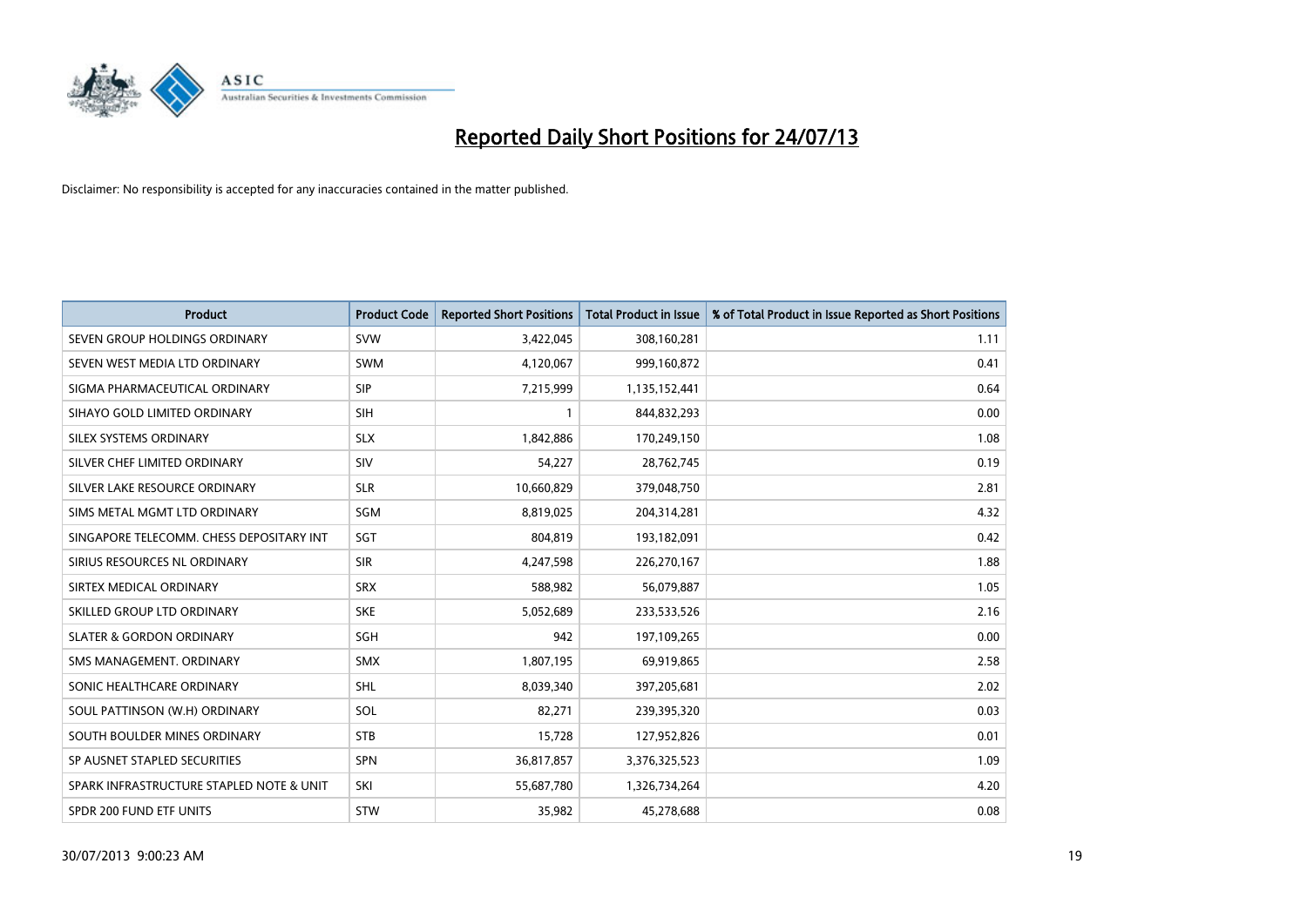

| <b>Product</b>                     | <b>Product Code</b> | <b>Reported Short Positions</b> | <b>Total Product in Issue</b> | % of Total Product in Issue Reported as Short Positions |
|------------------------------------|---------------------|---------------------------------|-------------------------------|---------------------------------------------------------|
| SPECIALTY FASHION ORDINARY         | <b>SFH</b>          | 60,001                          | 192,236,121                   | 0.03                                                    |
| ST BARBARA LIMITED ORDINARY        | <b>SBM</b>          | 24,330,528                      | 488,074,077                   | 4.99                                                    |
| STARPHARMA HOLDINGS ORDINARY       | SPL                 | 15,572,056                      | 283,864,948                   | 5.49                                                    |
| STHN CROSS MEDIA ORDINARY          | <b>SXL</b>          | 8,267,943                       | 704,858,524                   | 1.17                                                    |
| STOCKLAND UNITS/ORD STAPLED        | SGP                 | 7,524,423                       | 2,305,750,747                 | 0.33                                                    |
| STRAITS RES LTD. ORDINARY          | SRQ                 | 31,522                          | 1,164,150,159                 | 0.00                                                    |
| <b>STW COMMUNICATIONS ORDINARY</b> | SGN                 | 1,215,473                       | 403,828,512                   | 0.30                                                    |
| SUNCORP GROUP LTD ORDINARY         | <b>SUN</b>          | 7,844,533                       | 1,286,600,980                 | 0.61                                                    |
| SUNDANCE ENERGY ORDINARY           | <b>SEA</b>          | 459,320                         | 462,611,982                   | 0.10                                                    |
| SUNDANCE RESOURCES ORDINARY        | <b>SDL</b>          | 47,851,918                      | 3,072,110,985                 | 1.56                                                    |
| SUNLAND GROUP LTD ORDINARY         | <b>SDG</b>          | 18,391                          | 189,417,674                   | 0.01                                                    |
| SUPER RET REP LTD ORDINARY         | SUL                 | 903,000                         | 196,472,811                   | 0.46                                                    |
| SYD AIRPORT STAPLED US PROHIBIT.   | <b>SYD</b>          | 17,408,472                      | 1,861,210,782                 | 0.94                                                    |
| SYRAH RESOURCES ORDINARY           | <b>SYR</b>          | 582,383                         | 147,867,623                   | 0.39                                                    |
| TABCORP HOLDINGS LTD ORDINARY      | <b>TAH</b>          | 19,944,983                      | 744,885,690                   | 2.68                                                    |
| TANAMI GOLD NL ORDINARY            | <b>TAM</b>          | 41                              | 587,548,523                   | 0.00                                                    |
| TAP OIL LIMITED ORDINARY           | <b>TAP</b>          | 217,287                         | 241,608,606                   | 0.09                                                    |
| TASSAL GROUP LIMITED ORDINARY      | <b>TGR</b>          | 258,891                         | 146,304,404                   | 0.18                                                    |
| <b>TATTS GROUP LTD ORDINARY</b>    | <b>TTS</b>          | 16,869,601                      | 1,402,708,406                 | 1.20                                                    |
| TECHNOLOGY ONE ORDINARY            | <b>TNE</b>          | 154,583                         | 307,245,955                   | 0.05                                                    |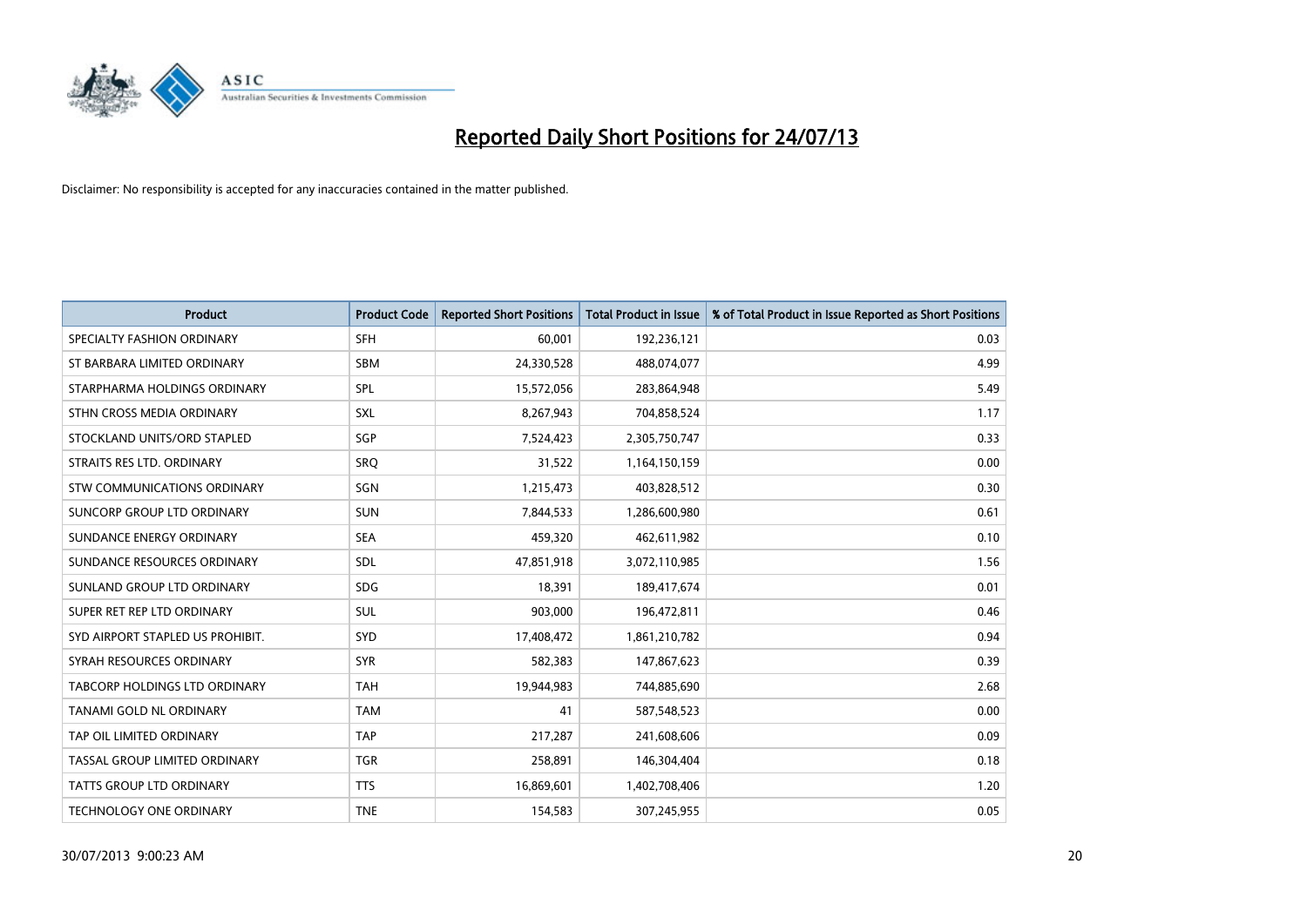

| <b>Product</b>                        | <b>Product Code</b> | <b>Reported Short Positions</b> | <b>Total Product in Issue</b> | % of Total Product in Issue Reported as Short Positions |
|---------------------------------------|---------------------|---------------------------------|-------------------------------|---------------------------------------------------------|
| <b>TELECOM CORPORATION ORDINARY</b>   | <b>TEL</b>          | 11,333,398                      | 1,817,088,869                 | 0.62                                                    |
| TELSTRA CORPORATION. ORDINARY         | <b>TLS</b>          | 53,955,846                      | 12,443,074,357                | 0.43                                                    |
| TEN NETWORK HOLDINGS ORDINARY         | <b>TEN</b>          | 123,338,180                     | 2,586,970,845                 | 4.77                                                    |
| TERANGA GOLD CORP CDI 1:1             | <b>TGZ</b>          | 169,107                         | 133,042,143                   | 0.13                                                    |
| THE REJECT SHOP ORDINARY              | <b>TRS</b>          | 1,794,753                       | 28,826,248                    | 6.23                                                    |
| THE TRUST COMP LTD ORDINARY           | <b>TRU</b>          | 2,468                           | 33,657,334                    | 0.01                                                    |
| THORN GROUP LIMITED ORDINARY          | <b>TGA</b>          | 46,734                          | 148,897,155                   | 0.03                                                    |
| TIGER RESOURCES ORDINARY              | <b>TGS</b>          | 878,202                         | 674,770,269                   | 0.13                                                    |
| TOLL HOLDINGS LTD ORDINARY            | <b>TOL</b>          | 33,248,461                      | 717,133,875                   | 4.64                                                    |
| TOX FREE SOLUTIONS ORDINARY           | <b>TOX</b>          | 900,027                         | 132,519,859                   | 0.68                                                    |
| TPG TELECOM LIMITED ORDINARY          | <b>TPM</b>          | 1,050,378                       | 793,808,141                   | 0.13                                                    |
| TRADE ME GROUP ORDINARY               | <b>TME</b>          | 348,692                         | 396,017,568                   | 0.09                                                    |
| <b>TRANSFIELD SERVICES ORDINARY</b>   | <b>TSE</b>          | 27,800,086                      | 512,457,716                   | 5.42                                                    |
| TRANSPACIFIC INDUST, ORDINARY         | <b>TPI</b>          | 7,473,464                       | 1,578,563,490                 | 0.47                                                    |
| TRANSURBAN GROUP TRIPLE STAPLED SEC.  | <b>TCL</b>          | 1,453,880                       | 1,481,594,818                 | 0.10                                                    |
| TREASURY WINE ESTATE ORDINARY         | <b>TWE</b>          | 17,845,442                      | 647,227,144                   | 2.76                                                    |
| TROY RESOURCES LTD ORDINARY           | <b>TRY</b>          | 1,769,384                       | 164,568,698                   | 1.08                                                    |
| TWENTY-FIRST FOX INC A NON-VOTING CDI | <b>FOXLV</b>        | 1,786,776                       | 1,624,361,430                 | 0.11                                                    |
| TWENTY-FIRST FOX INC B VOTING CDI     | <b>FOX</b>          | 260,889                         | 1,112,242,645                 | 0.02                                                    |
| UGL LIMITED ORDINARY                  | UGL                 | 15,713,551                      | 166,511,240                   | 9.44                                                    |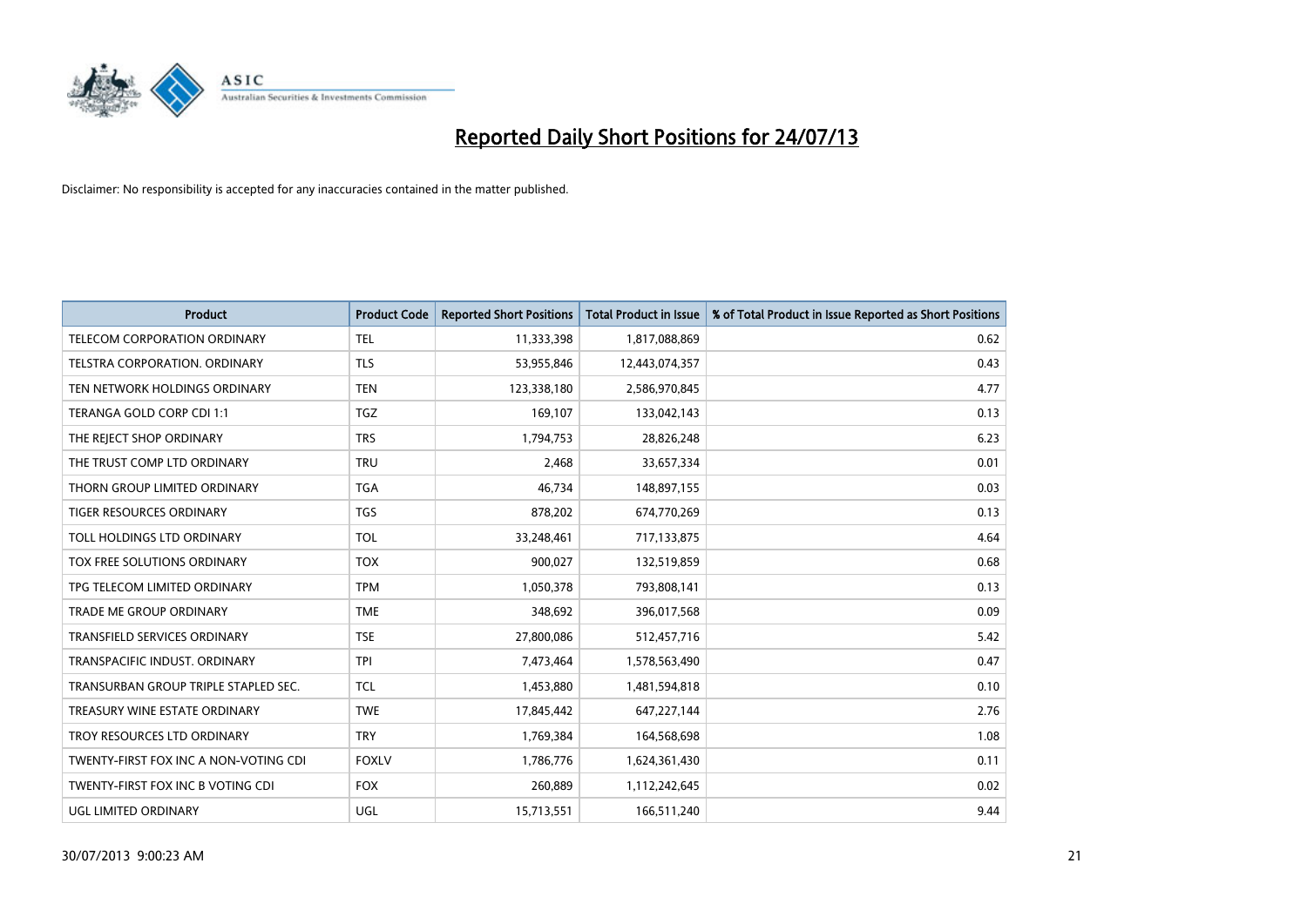

| <b>Product</b>                         | <b>Product Code</b> | <b>Reported Short Positions</b> | <b>Total Product in Issue</b> | % of Total Product in Issue Reported as Short Positions |
|----------------------------------------|---------------------|---------------------------------|-------------------------------|---------------------------------------------------------|
| <b>UXC LIMITED ORDINARY</b>            | <b>UXC</b>          | 306,361                         | 308,806,649                   | 0.10                                                    |
| VIRGIN AUS HLDG LTD ORDINARY           | <b>VAH</b>          | 78,597,068                      | 2,581,231,776                 | 3.04                                                    |
| <b>VIRTUS HEALTH LTD ORDINARY</b>      | <b>VRT</b>          | 393,933                         | 79,536,601                    | 0.50                                                    |
| <b>VOCUS COMMS LTD ORDINARY</b>        | <b>VOC</b>          | 22,920                          | 78,546,557                    | 0.03                                                    |
| <b>WATPAC LIMITED ORDINARY</b>         | <b>WTP</b>          | 69,018                          | 184,332,526                   | 0.04                                                    |
| <b>WDS LIMITED ORDINARY</b>            | <b>WDS</b>          | 7                               | 144,740,614                   | 0.00                                                    |
| <b>WEBIET LIMITED ORDINARY</b>         | <b>WEB</b>          | 1,387,892                       | 79,397,959                    | 1.75                                                    |
| <b>WESFARMERS LIMITED ORDINARY</b>     | <b>WES</b>          | 25,414,845                      | 1,006,671,453                 | 2.52                                                    |
| WESFARMERS LIMITED PARTIALLY PROTECTED | <b>WESN</b>         | 114,475                         | 150,522,145                   | 0.08                                                    |
| WESTERN AREAS LTD ORDINARY             | <b>WSA</b>          | 20,308,902                      | 196,843,803                   | 10.32                                                   |
| WESTERN DESERT RES. ORDINARY           | <b>WDR</b>          | 2,195,173                       | 392,493,317                   | 0.56                                                    |
| WESTFIELD GROUP ORD/UNIT STAPLED SEC   | <b>WDC</b>          | 6,267,419                       | 2,169,560,150                 | 0.29                                                    |
| WESTFIELD RETAIL TST UNIT STAPLED      | <b>WRT</b>          | 13,543,982                      | 3,054,166,195                 | 0.44                                                    |
| <b>WESTPAC BANKING CORP ORDINARY</b>   | <b>WBC</b>          | 25,129,399                      | 3,103,729,084                 | 0.81                                                    |
| WHITE ENERGY COMPANY ORDINARY          | <b>WEC</b>          | 10,463                          | 322,974,494                   | 0.00                                                    |
| WHITEHAVEN COAL ORDINARY               | <b>WHC</b>          | 102,927,162                     | 1,025,692,710                 | 10.03                                                   |
| WHK GROUP LIMITED ORDINARY             | <b>WHG</b>          | 1,453,502                       | 269,665,096                   | 0.54                                                    |
| WIDE BAY AUST LTD ORDINARY             | <b>WBB</b>          | 6,964                           | 36,238,600                    | 0.02                                                    |
| WINDIMURRA VANADIUM ORDINARY           | <b>WVL</b>          | 20,461                          | 19,284,366                    | 0.11                                                    |
| WOODSIDE PETROLEUM ORDINARY            | <b>WPL</b>          | 2,685,394                       | 823,910,657                   | 0.33                                                    |